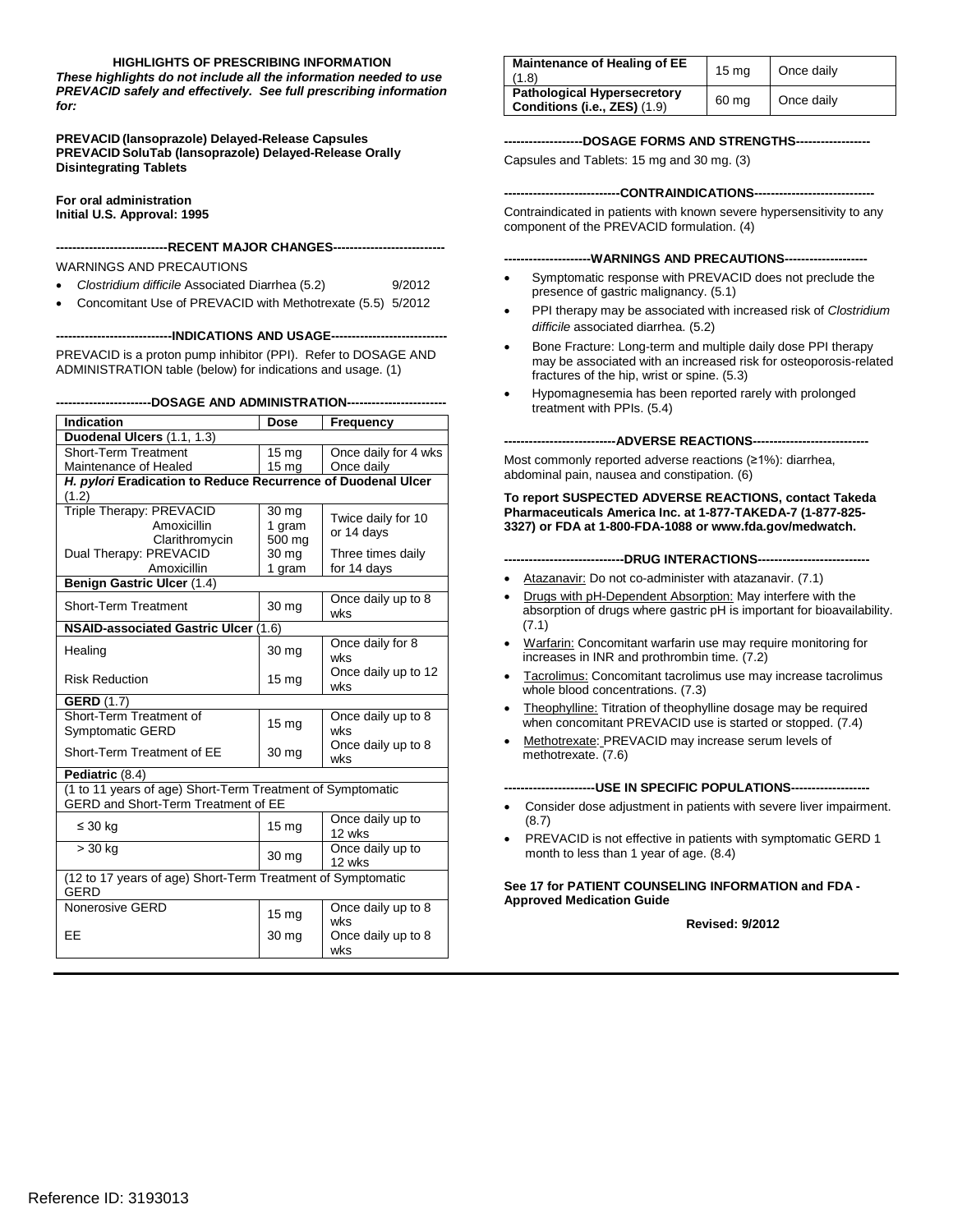#### **FULL PRESCRIBING INFORMATION: CONTENTS\***

#### **1 INDICATIONS AND USAGE**

- 1.1 Short-Term Treatment of Active Duodenal Ulcer
- 1.2 *H. pylori* Eradication to Reduce the Risk of Duodenal Ulcer **Recurrence**
- 1.3 Maintenance of Healed Duodenal Ulcers
- 1.4 Short-Term Treatment of Active Benign Gastric Ulcer
- 1.5 Healing of NSAID-Associated Gastric Ulcer
- 1.6 Risk Reduction of NSAID-Associated Gastric Ulcer
- 1.7 Gastroesophageal Reflux Disease (GERD)
- 1.8 Maintenance of Healing of Erosive Esophagitis (EE)
- 1.9 Pathological Hypersecretory Conditions Including Zollinger-Ellison Syndrome (ZES)

#### **2 DOSAGE AND ADMINISTRATION**

- 2.1 Recommended Dose
- 2.2 Special Populations
- 2.3 Important Administration Information
- **3 DOSAGE FORMS AND STRENGTHS**

### **4 CONTRAINDICATIONS**

#### **5 WARNINGS AND PRECAUTIONS**

- 5.1 Gastric Malignancy
- 5.2 *Clostridium difficile* Associated Diarrhea
- 5.3 Bone Fracture
- 5.4 Hypomagnesemia
- 5.5 Concomitant Use of PREVACID with Methotrexate

#### **6 ADVERSE REACTIONS**

- 6.1 Clinical
- 6.2 Postmarketing Experience
- 6.3 Combination Therapy with Amoxicillin and Clarithromycin
- 6.4 Laboratory Values

#### **7 DRUG INTERACTIONS**

- 7.1 Drugs with pH-Dependent Absorption Kinetics
- 7.2 Warfarin
- 7.3 Tacrolimus
- 7.4 Theophylline
- 7.5 Clopidogrel
- 7.6 Methotrexate
- 7.7 Combination Therapy with Clarithromycin

#### **8 USE IN SPECIFIC POPULATIONS**

- 8.1 Pregnancy
- 8.3 Nursing Mothers
- 8.4 Pediatric Use
- 8.5 Geriatric Use
- 8.6 Renal Impairment
- 8.7 Hepatic Impairment
- 8.8 Gender
- 8.9 Race
- **10 OVERDOSAGE**
- **11 DESCRIPTION**

#### **12 CLINICAL PHARMACOLOGY**

- 12.1 Mechanism of Action
- 12.2 Pharmacodynamics
- 12.3 Pharmacokinetics

#### **13 NONCLINICAL TOXICOLOGY**

- 13.1 Carcinogenesis, Mutagenesis, Impairment of Fertility 13.2 Animal Toxicology and/or Pharmacology
- **14 CLINICAL STUDIES**
- **15 REFERENCES**
- **16 HOW SUPPLIED/STORAGE AND HANDLING**
- **17 PATIENT COUNSELING INFORMATION**

 **\*Sections or subsections omitted from the full prescribing information are not listed.**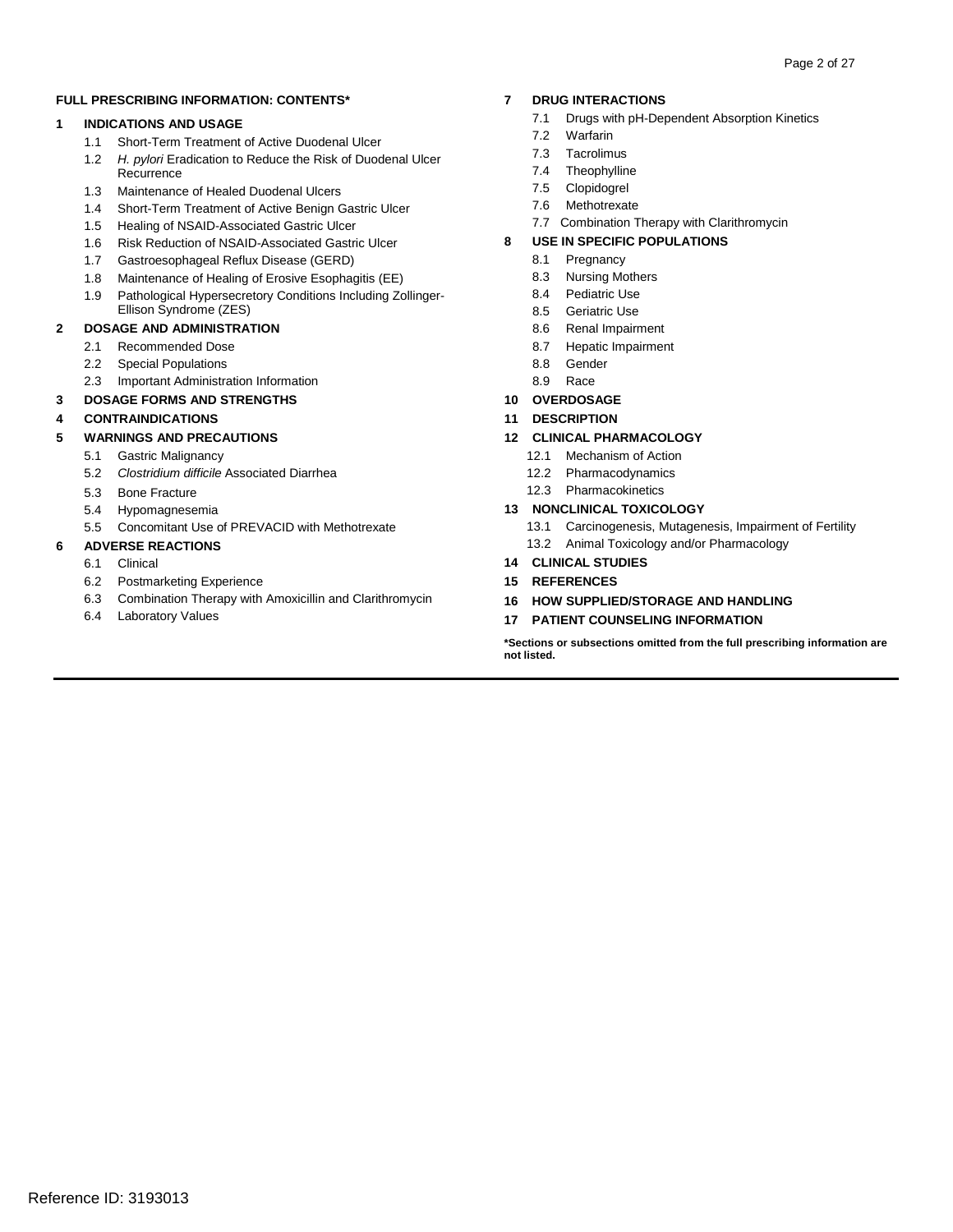#### **FULL PRESCRIBING INFORMATION**

#### **1 INDICATIONS AND USAGE**

#### **1.1 Short-Term Treatment of Active Duodenal Ulcer**

 PREVACID is indicated for short-term treatment (for 4 weeks) for healing and symptom relief of active duodenal ulcer *[see Clinical Studies (14)].* 

#### **1.2** *H. pylori* **Eradication to Reduce the Risk of Duodenal Ulcer Recurrence**

#### *Triple Therapy: PREVACID/amoxicillin/clarithromycin*

 PREVACID in combination with amoxicillin plus clarithromycin as triple therapy is indicated for the treatment of patients with *H. pylori* infection and duodenal ulcer disease (active or one-year history of a duodenal ulcer) to eradicate *H. pylori.* Eradication of *H. pylori* has been shown to reduce the risk of duodenal ulcer recurrence *[see Clinical Studies (14)].* 

Please refer to the full prescribing information for amoxicillin and clarithromycin.

#### *Dual Therapy: PREVACID/amoxicillin*

 PREVACID in combination with amoxicillin as dual therapy is indicated for the treatment of patients with *H. pylori* infection and duodenal ulcer disease (active or one-year history of a duodenal ulcer) **who are either allergic or intolerant to clarithromycin or in whom resistance to clarithromycin is known or suspected** (see the clarithromycin package insert, MICROBIOLOGY section). Eradication of *H. pylori* has been shown to reduce the risk of duodenal ulcer recurrence *[see Clinical Studies (14)].* 

Please refer to the full prescribing information for amoxicillin.

#### **1.3 Maintenance of Healed Duodenal Ulcers**

PREVACID is indicated to maintain healing of duodenal ulcers. Controlled studies do not extend beyond 12 months *[see Clinical Studies (14)].* 

#### **1.4 Short-Term Treatment of Active Benign Gastric Ulcer**

PREVACID is indicated for short-term treatment (up to 8 weeks) for healing and symptom relief of active benign gastric ulcer *[see Clinical Studies (14)].* 

#### **1.5 Healing of NSAID-Associated Gastric Ulcer**

 PREVACID is indicated for the treatment of NSAID-associated gastric ulcer in patients who continue NSAID use. Controlled studies did not extend beyond 8 weeks *[see Clinical Studies (14)].* 

#### **1.6 Risk Reduction of NSAID-Associated Gastric Ulcer**

 PREVACID is indicated for reducing the risk of NSAID-associated gastric ulcers in patients with a history of a documented gastric ulcer who require the  use of an NSAID. Controlled studies did not extend beyond 12 weeks *[see Clinical Studies (14)].* 

#### **1.7 Gastroesophageal Reflux Disease (GERD)**

#### *Short-Term Treatment of Symptomatic GERD*

PREVACID is indicated for the treatment of heartburn and other symptoms associated with GERD *[see Clinical Studies (14)].*

#### *Short-Term Treatment of Erosive Esophagitis*

 PREVACID is indicated for short-term treatment (up to 8 weeks) for healing and symptom relief of all grades of erosive esophagitis. For patients who do not heal with PREVACID for 8 weeks (5 to 10%), it may be helpful to give an additional 8 weeks of treatment. If there is a recurrence of erosive esophagitis an additional 8-week course of PREVACID may be considered *[see Clinical Studies (14)].* 

#### **1.8 Maintenance of Healing of Erosive Esophagitis (EE)**

 PREVACID is indicated to maintain healing of erosive esophagitis. Controlled studies did not extend beyond 12 months *[see Clinical Studies (14)].* 

#### **1.9 Pathological Hypersecretory Conditions Including Zollinger-Ellison Syndrome (ZES)**

 PREVACID is indicated for the long-term treatment of pathological hypersecretory conditions, including Zollinger-Ellison syndrome *[see Clinical Studies (14)].* 

#### **2 DOSAGE AND ADMINISTRATION**

 PREVACID is available as a capsule and an orally disintegrating tablet, and is available in 15 mg and 30 mg strengths. Directions for use specific to the route and available methods of administration for each of these dosage forms is presented below. PREVACID should be taken before eating.<br>PREVACID products SHOULD NOT BE CRUSHED OR CHEWED. In the clinical trials, antacids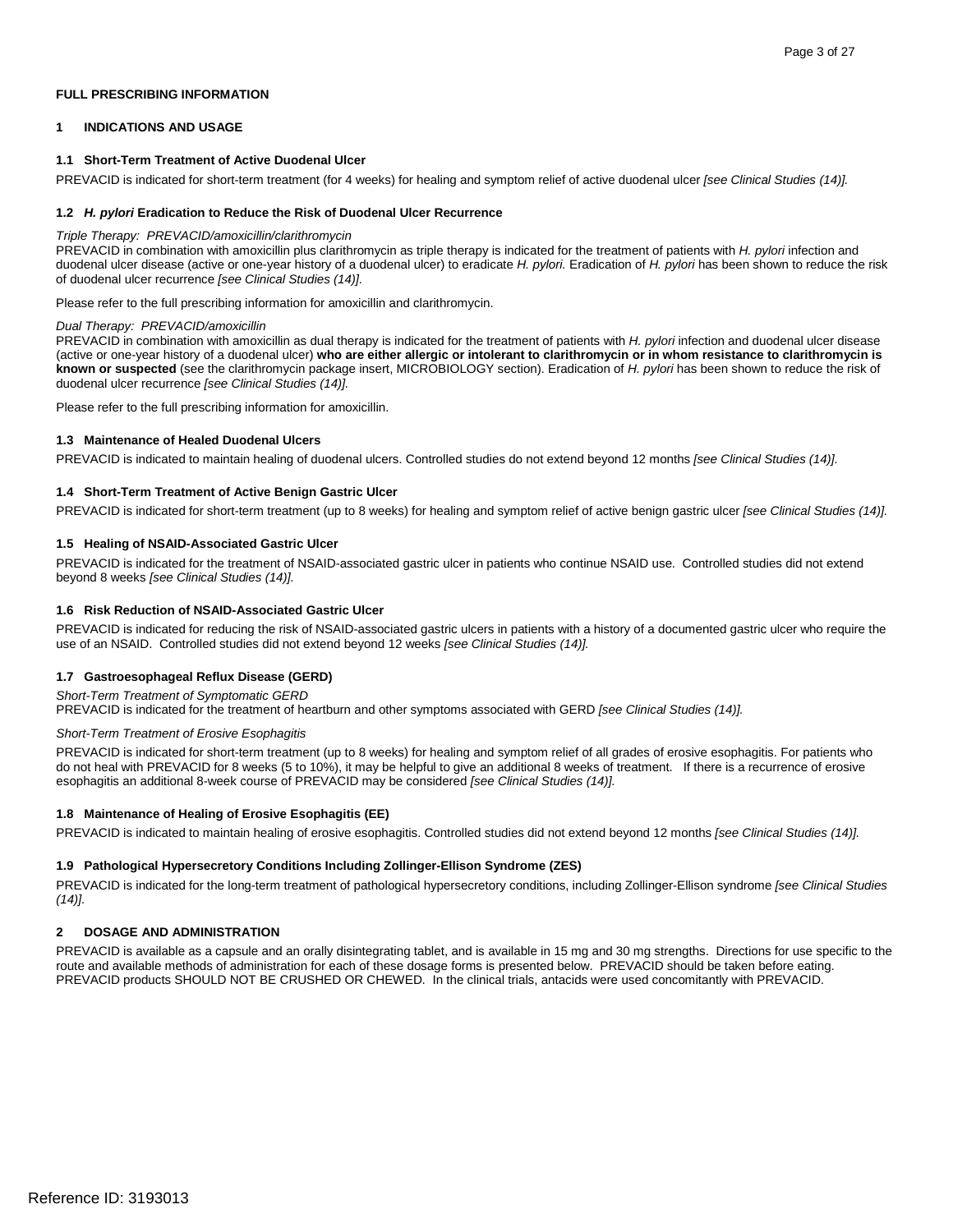#### **2.1 Recommended Dose**

| Indication                                                                               | <b>Recommended Dose</b> | Frequency                                  |
|------------------------------------------------------------------------------------------|-------------------------|--------------------------------------------|
| <b>Duodenal Ulcers</b>                                                                   |                         |                                            |
| <b>Short-Term Treatment</b>                                                              | 15 <sub>mg</sub>        | Once daily for 4 weeks                     |
| Maintenance of Healed                                                                    | 15 <sub>mg</sub>        | Once daily                                 |
| H. pylori Eradication to Reduce the Risk of                                              |                         |                                            |
| Duodenal Ulcer Recurrence                                                                |                         |                                            |
| Triple Therapy:                                                                          |                         |                                            |
| <b>PREVACID</b>                                                                          | 30 <sub>mg</sub>        | Twice daily (q12h) for 10 or 14 days       |
| Amoxicillin                                                                              | 1 gram                  | Twice daily (q12h) for 10 or 14 days       |
| Clarithromycin                                                                           | 500 mg                  | Twice daily (q12h) for 10 or 14 days       |
| Dual Therapy:                                                                            |                         |                                            |
| <b>PREVACID</b>                                                                          | 30 mg                   | Three times daily (q8h) for 14 days        |
| Amoxicillin                                                                              | 1 gram                  | Three times daily (q8h) for 14 days        |
| <b>Benign Gastric Ulcer</b>                                                              |                         |                                            |
| Short-Term Treatment                                                                     | 30 mg                   | Once daily for up to 8 weeks               |
| NSAID-associated Gastric Ulcer                                                           |                         |                                            |
| Healing                                                                                  | 30 mg                   | Once daily for 8 weeks <sup>t</sup>        |
| <b>Risk Reduction</b>                                                                    | 15 <sub>mg</sub>        | Once daily for up to 12 weeks <sup>†</sup> |
| Gastroesophageal Reflux Disease (GERD)                                                   |                         |                                            |
| Short-Term Treatment of Symptomatic GERD                                                 | 15 <sub>mg</sub>        | Once daily for up to 8 weeks               |
| Short-Term Treatment of Erosive Esophagitis                                              | 30 mg                   | Once daily for up to 8 weeks <sup>#</sup>  |
| Pediatric                                                                                |                         |                                            |
|                                                                                          |                         |                                            |
| (1 to 11 years of age)                                                                   |                         |                                            |
| Short-Term Treatment of Symptomatic GERD and Short-Term Treatment of Erosive Esophagitis |                         |                                            |
| $\leq 30$ kg                                                                             | 15 <sub>mg</sub>        | Once daily for up to 12 weeks <sup>§</sup> |
| > 30 kg                                                                                  | 30 mg                   | Once daily for up to 12 weeks <sup>§</sup> |
| (12 to 17 years of age)<br>Short-Term Treatment of Symptomatic GERD                      |                         |                                            |
| Nonerosive GERD                                                                          | 15 <sub>mg</sub>        | Once daily for up to 8 weeks               |
| <b>Erosive Esophagitis</b>                                                               | 30 mg                   | Once daily for up to 8 weeks               |
| Maintenance of Healing of Erosive Esophagitis                                            | $15 \text{ mg}$         | Once daily                                 |
| Pathological Hypersecretory Conditions Including<br>Zollinger-Ellison Syndrome           | 60 mg                   | Once daily <sup>1</sup>                    |

\*Please refer to amoxicillin and clarithromycin full prescribing information for CONTRAINDICATIONS and WARNINGS, and for information regarding dosing in elderly and renally-impaired patients. †

Controlled studies did not extend beyond indicated duration.

 ‡ For patients who do not heal with PREVACID for 8 weeks (5 to 10%), it may be helpful to give an additional 8 weeks of treatment. If there is a recurrence of erosive esophagitis, an additional 8 week course of PREVACID may be considered.

 § The PREVACID dose was increased (up to 30 mg twice daily) in some pediatric patients after 2 or more weeks of treatment if they remained symptomatic. For pediatric patients unable to swallow an intact capsule please see Administration Options.<br><sup>¶</sup>Veries with individual patient. Becommended adult etertion dess is 60 mg apse daily. Desse should be ad

 Varies with individual patient. Recommended adult starting dose is 60 mg once daily. Doses should be adjusted to individual patient needs and should continue for as long as clinically indicated. Dosages up to 90 mg twice daily have been administered. Daily dose of greater than 120 mg should be administered in divided doses. Some patients with Zollinger-Ellison Syndrome have been treated continuously with PREVACID for more than 4 years.

 Patients should be instructed that if a dose is missed, it should be taken as soon as possible. However, if the next scheduled dose is due, the patient should not take the missed dose, and should be instructed to take the next dose on time. Patients should be instructed not to take 2 doses at one time to make up for a missed dose.

#### **2.2 Special Populations**

 Renal impairment patients and geriatric patients do not require dosage adjustment. However, consider dose adjustment in patients with severe liver impairment *[see Use in Specific Populations (8.5, 8.6 and 8.7)].* 

#### **2.3 Important Administration Information**

#### *Administration Options*

*PREVACID Delayed-Release Capsules – Oral Administration*

- PREVACID Delayed-Release Capsules should be swallowed whole.
- Alternatively, for patients who have difficulty swallowing capsules, PREVACID Delayed-Release Capsules can be opened and administered as follows:
	-
	- o Sprinkle intact granules on one tablespoon of either applesauce, ENSURE pudding, cottage cheese, yogurt or strained pears. o Open capsule.<br>
	o Sprinkle intact
	- Swallow immediately.
- • PREVACID Delayed-Release Capsules may also be emptied into a small volume of either apple juice, orange juice or tomato juice and administered as follows:
	- o Open capsule.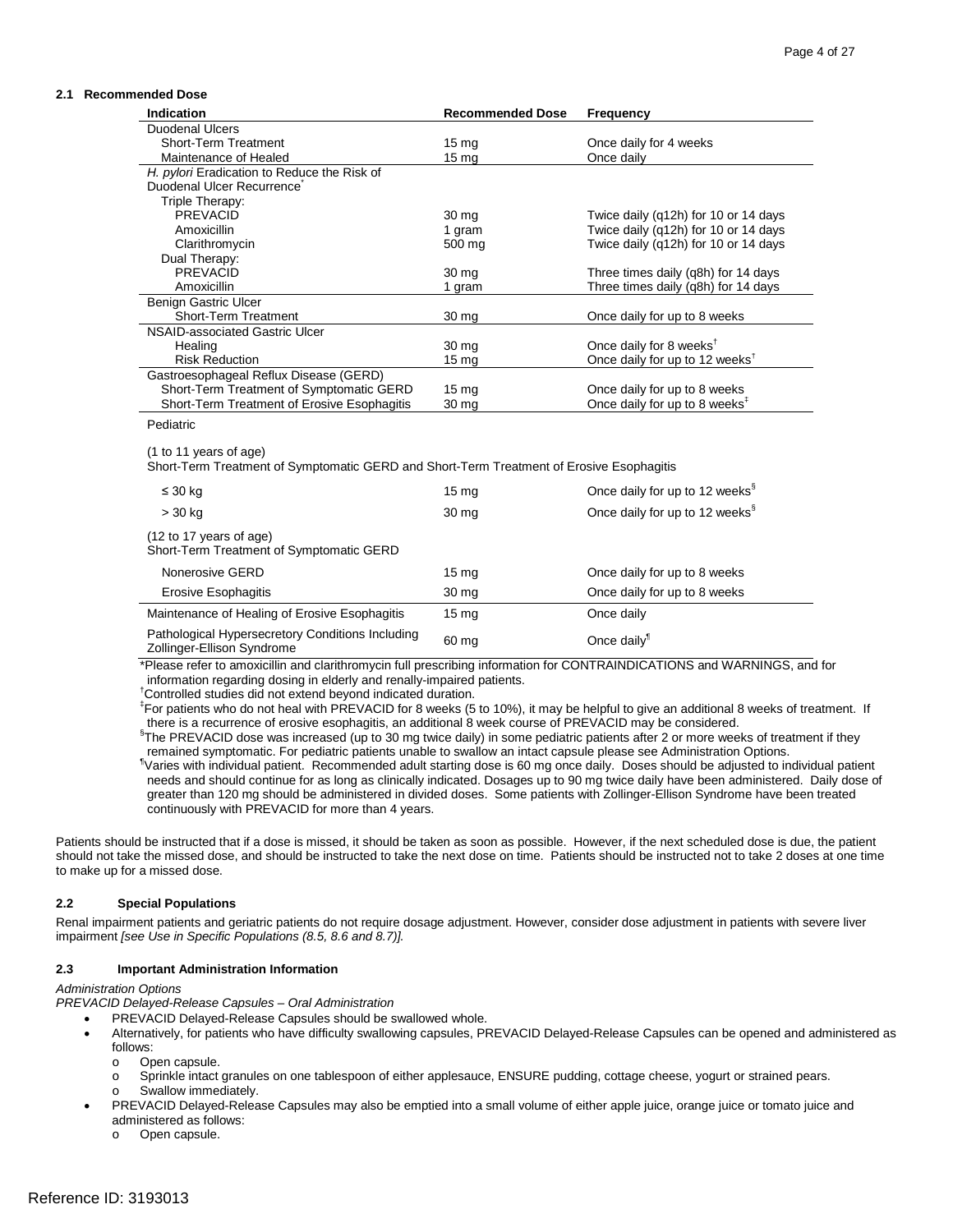- o Sprinkle intact granules into a small volume of either apple juice, orange juice or tomato juice (60 mL approximately 2 ounces).
- o Mix briefly.<br>
o Swallow im
- Swallow immediately.
- o To ensure complete delivery of the dose, the glass should be rinsed with two or more volumes of juice and the contents swallowed immediately.

#### *PREVACID Delayed-Release Capsules – Nasogastric Tube (≥16 French) Administration*

- For patients who have a nasogastric tube in place, PREVACID Delayed-Release Capsules can be administered as follows:
	- o Open capsule.
	- o Mix intact granules into 40 mL of apple juice. DO NOT USE OTHER LIQUIDS.<br>
	o lniect through the nasogastric tube into the stomach.
	- o lnject through the nasogastric tube into the stomach.
	- $\circ$  Flush with additional apple juice to clear the tube.

#### USE IN OTHER FOODS AND LIQUIDS HAS NOT BEEN STUDIED CLINICALLY AND IS THEREFORE NOT RECOMMENDED.

#### *PREVACID SoluTab Delayed-Release Orally Disintegrating Tablets*

- PREVACID SoluTab should not be broken or cut.
	- PREVACID SoluTab should not be chewed.
		- o Place the tablet on the tongue and allow it to disintegrate, with or without water, until the particles can be swallowed.
		- o The tablet typically disintegrates in less than 1 minute.
		- o Alternatively, for children or other patients who have difficulty swallowing tablets, PREVACID SoluTab can be delivered in two different ways.

#### *PREVACID SoluTab – Oral Syringe*

For administration via oral syringe, PREVACID SoluTab can be administered as follows:

- Place a 15 mg tablet in oral syringe and draw up 4 mL of water, or place a 30 mg tablet in oral syringe and draw up 10 mL of water.
- **Shake gently to allow for a quick dispersal.**
- After the tablet has dispersed, administer the contents within 15 minutes.
- Refill the syringe with approximately 2 mL (5 mL for the 30 mg tablet) of water, shake gently, and administer any remaining contents.

*PREVACID SoluTab – Nasogastric Tube (≥8 French) Administration* 

For administration via a nasogastric tube, PREVACID SoluTab can be administered as follows:

- Place a 15 mg tablet in a syringe and draw up 4 mL of water, or place a 30 mg tablet in a syringe and draw up 10 mL of water.
- **Shake gently to allow for a quick dispersal.**
- After the tablet has dispersed, inject through the nasogastric tube into the stomach within 15 minutes.
- Refill the syringe with approximately 5 mL of water, shake gently, and flush the nasogastric tube.

#### **3 DOSAGE FORMS AND STRENGTHS**

- 15 mg capsules are opaque, hard gelatin, colored pink and green with the TAP logo and "PREVACID 15" imprinted on the capsule.
- 30 mg capsules are opaque, hard gelatin, colored pink and black with the TAP logo and "PREVACID 30" imprinted on the capsule.
- 15 mg tablets are white to yellowish white, uncoated, colored orange to dark brown speckles with "15" debossed on one side of the tablet.
- • 30 mg tablets are white to yellowish white, uncoated, colored orange to dark brown speckles with "30" debossed on one side of the tablet.

#### **4 CONTRAINDICATIONS**

PREVACID is contraindicated in patients with known severe hypersensitivity to any component of the formulation of PREVACID.

For information about contraindications of antibacterial agents (clarithromycin and amoxicillin) indicated in combination with PREVACID, refer to the CONTRAINDICATIONS section of their package inserts.

#### **5 WARNINGS AND PRECAUTIONS**

#### **5.1 Gastric Malignancy**

Symptomatic response to therapy with lansoprazole does not preclude the presence of gastric malignancy.

#### **5.2** *Clostridium difficile* **Associated Diarrhea**

 Published observational studies suggest that proton pump inhibitor (PPI) therapy like PREVACID may be associated with an increased risk of *Clostridium difficile* associated diarrhea (CDAD), especially in hospitalized patients. This diagnosis should be considered for diarrhea that does not improve *[see Adverse Reactions (6.2)].* 

Patients should use the lowest dose and shortest duration of PPI therapy appropriate to the condition being treated.

 CDAD has been reported with use of nearly all antibacterial agents. For more information specific to antibacterial agents (clarithromycin and amoxicillin) indicated for use in combination with PREVACID, refer to WARNINGS and PRECAUTIONS sections of those package inserts.

#### **5.3 Bone Fracture**

 Several published observational studies suggest that PPI therapy may be associated with an increased risk for osteoporosis-related fractures of the hip, wrist or spine. The risk of fracture was increased in patients who received high-dose, defined as multiple daily doses, and long-term PPI therapy (a year or longer). Patients should use the lowest dose and shortest duration of PPI therapy appropriate to the conditions being treated. Patients at risk for osteoporosis-related fractures should be managed according to established treatment guidelines *[see Dosage and Administration (2) and Adverse Reactions (6.2)]*.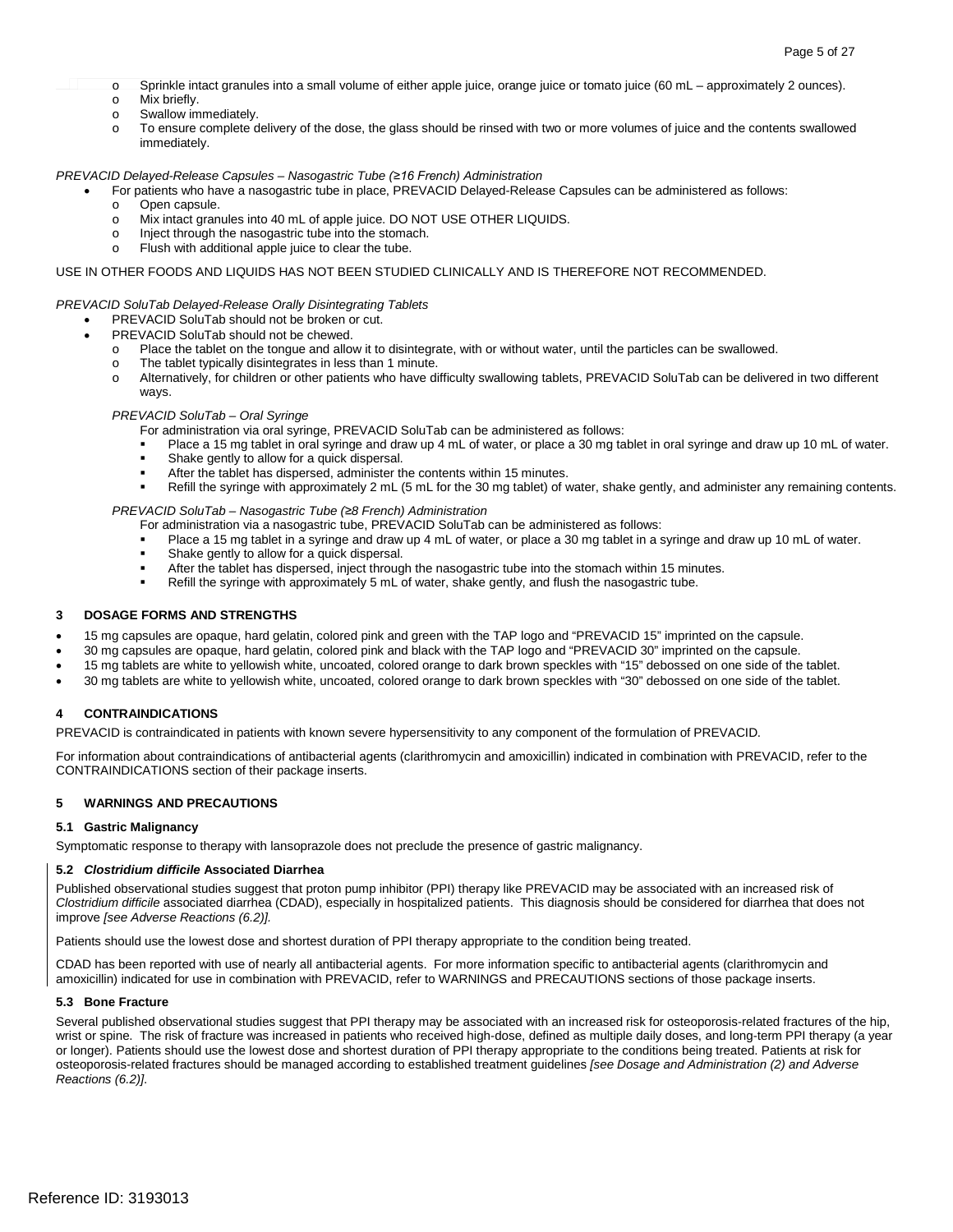#### **5.4 Hypomagnesemia**

 Hypomagnesemia, symptomatic and asymptomatic, has been reported rarely in patients treated with PPIs for at least three months, in most cases after a year of therapy. Serious adverse events include tetany, arrhythmias, and seizures. In most patients, treatment of hypomagnesemia required magnesium replacement and discontinuation of the PPI.

 For patients expected to be on prolonged treatment or who take PPIs with medications such as digoxin or drugs that may cause hypomagnesemia (e.g., diuretics), health care professionals may consider monitoring magnesium levels prior to initiation of PPI treatment and periodically *[see Adverse Reactions (6.2)].* 

#### **5.5 Concomitant Use of PREVACID with Methotrexate**

 Literature suggests that concomitant use of PPIs with methotrexate (primarily at high dose; see methotrexate prescribing information) may elevate and prolong serum levels of methotrexate and/or its metabolite, possibly leading to methotrexate toxicities. In high-dose methotrexate administration, a temporary withdrawal of the PPI may be considered in some patients *[see Drug Interactions (7.6) and Clinical Pharmacology (12.3)]* 

## **6 ADVERSE REACTIONS 6.1 Clinical**

#### 6.1 Clinical

Worldwide, over 10,000 patients have been treated with PREVACID in Phase 2 or Phase 3 clinical trials involving various dosages and durations of treatment. In general, PREVACID treatment has been well-tolerated in both short-term and long-term trials.

 Because clinical trials are conducted under widely varying conditions, adverse reaction rates observed in the clinical trials of a drug cannot be directly compared to rates in the clinical trials of another drug and may not reflect the rates observed in clinical practice.

 treated patients and occurred at a greater rate in PREVACID-treated patients than placebo-treated patients in Table 1. The following adverse reactions were reported by the treating physician to have a possible or probable relationship to drug in 1% or more of PREVACID-

| Table 1: Incidence of Possibly or Probably Treatment-Related Adverse Reactions<br>in Short-Term, Placebo-Controlled PREVACID Studies |                                       |                               |  |  |
|--------------------------------------------------------------------------------------------------------------------------------------|---------------------------------------|-------------------------------|--|--|
| <b>Body System/Adverse</b><br>Event                                                                                                  | <b>PREVACID</b><br>$(N=2768)$<br>$\%$ | Placebo<br>$(N=1023)$<br>$\%$ |  |  |
| Body as a Whole<br><b>Abdominal Pain</b>                                                                                             | 2.1                                   | 1.2                           |  |  |
| Digestive System<br>Constipation<br>Diarrhea<br>Nausea                                                                               | 1.0<br>3.8<br>1.3                     | 0.4<br>2.3<br>1.2             |  |  |

 received placebo and patients who received 15 mg and 30 mg of PREVACID, but higher in the patients who received 60 mg of PREVACID (2.9%, 1.4%, Headache was also seen at greater than 1% incidence but was more common on placebo. The incidence of diarrhea was similar between patients who 4.2%, and 7.4%, respectively).

The most commonly reported possibly or probably treatment-related adverse event during maintenance therapy was diarrhea.

In the risk reduction study of PREVACID for NSAID-associated gastric ulcers, the incidence of diarrhea for patients treated with PREVACID, misoprostol, and placebo was 5%, 22%, and 3%, respectively.

 Another study for the same indication, where patients took either a COX-2 inhibitor or lansoprazole and naproxen, demonstrated that the safety profile was similar to the prior study. Additional reactions from this study not previously observed in other clinical trials with PREVACID included contusion, duodenitis, epigastric discomfort, esophageal disorder, fatigue, hunger, hiatal hernia, hoarseness, impaired gastric emptying, metaplasia, and renal impairment.

Additional adverse experiences occurring in less than 1% of patients or subjects who received PREVACID in domestic trials are shown below:

 *Body as a Whole* – abdomen enlarged, allergic reaction, asthenia, back pain, candidiasis, carcinoma, chest pain (not otherwise specified), chills, edema, fever, flu syndrome, halitosis, infection (not otherwise specified), malaise, neck pain, neck rigidity, pain, pelvic pain

 *Cardiovascular System –* angina, arrhythmia, bradycardia, cerebrovascular accident/cerebral infarction, hypertension/hypotension, migraine, myocardial infarction, palpitations, shock (circulatory failure), syncope, tachycardia, vasodilation

 *Digestive System –* abnormal stools, anorexia, bezoar, cardiospasm, cholelithiasis, colitis, dry mouth, dyspepsia, dysphagia, enteritis, eructation, salivation, melena, mouth ulceration, nausea and vomiting, nausea and vomiting and diarrhea, gastrointestinal moniliasis, rectal disorder, rectal esophageal stenosis, esophageal ulcer, esophagitis, fecal discoloration, flatulence, gastric nodules/fundic gland polyps, gastritis, gastroenteritis, gastrointestinal anomaly, gastrointestinal disorder, gastrointestinal hemorrhage, glossitis, gum hemorrhage, hematemesis, increased appetite, increased hemorrhage, stomatitis, tenesmus, thirst, tongue disorder, ulcerative colitis, ulcerative stomatitis

*Endocrine System –* diabetes mellitus, goiter, hypothyroidism

*Hemic and Lymphatic System –* anemia, hemolysis, lymphadenopathy

*Metabolism and Nutritional Disorders –* avitaminosis, gout, dehydration, hyperglycemia/hypoglycemia, peripheral edema, weight gain/loss

*Musculoskeletal System –* arthralgia, arthritis, bone disorder, joint disorder, leg cramps, musculoskeletal pain, myalgia, myasthenia, ptosis, synovitis

 *Nervous System –* abnormal dreams, agitation, amnesia, anxiety, apathy, confusion, convulsion, dementia, depersonalization, depression, diplopia, dizziness, emotional lability, hallucinations, hemiplegia, hostility aggravated, hyperkinesia, hypertonia, hypesthesia, insomnia, libido decreased/increased, nervousness, neurosis, paresthesia, sleep disorder, somnolence, thinking abnormality, tremor, vertigo

 *Respiratory System –* asthma, bronchitis, cough increased, dyspnea, epistaxis, hemoptysis, hiccup, laryngeal neoplasia, lung fibrosis, pharyngitis, pleural disorder, pneumonia, respiratory disorder, upper respiratory inflammation/infection, rhinitis, sinusitis, stridor

 *Skin and Appendages –* acne, alopecia, contact dermatitis, dry skin, fixed eruption, hair disorder, maculopapular rash, nail disorder, pruritus, rash, skin carcinoma, skin disorder, sweating, urticaria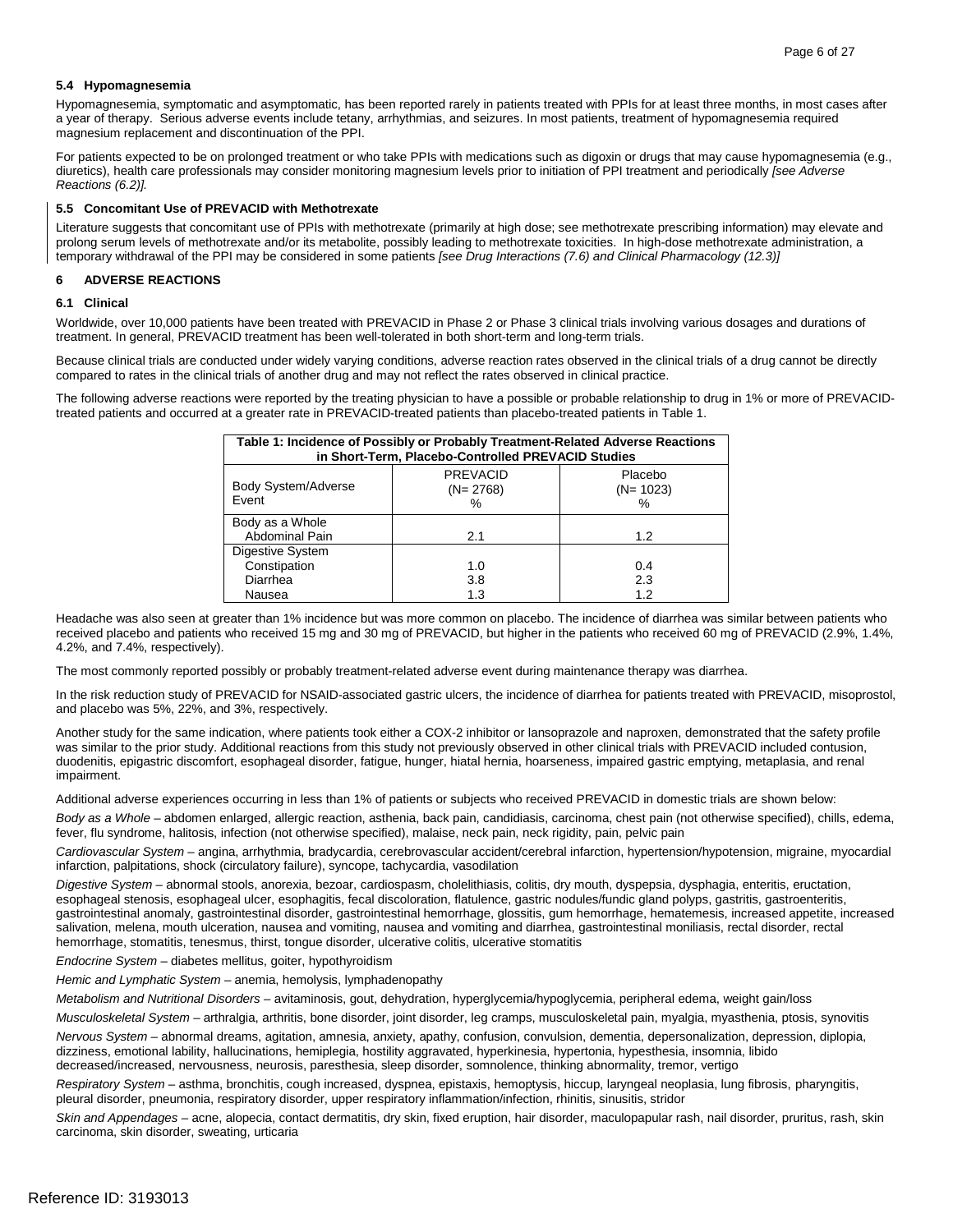*Special Senses –* abnormal vision, amblyopia, blepharitis, blurred vision, cataract, conjunctivitis, deafness, dry eyes, ear/eye disorder, eye pain, glaucoma, otitis media, parosmia, photophobia, retinal degeneration/disorder, taste loss, taste perversion, tinnitus, visual field defect

 *Urogenital System –* abnormal menses, breast enlargement, breast pain, breast tenderness, dysmenorrhea, dysuria, gynecomastia, impotence, kidney calculus, kidney pain, leukorrhea, menorrhagia, menstrual disorder, penis disorder, polyuria, testis disorder, urethral pain, urinary frequency, urinary retention, urinary tract infection, urinary urgency, urination impaired, vaginitis.

#### **6.2 Postmarketing Experience**

 relationship to PREVACID has not been established. Because these reactions were reported voluntarily from a population of unknown size, estimates of frequency cannot be made. These events are listed below by COSTART body system. Additional adverse experiences have been reported since PREVACID has been marketed. The majority of these cases are foreign-sourced and a

 *Body as a Whole –* anaphylactic/anaphylactoid reactions; *Digestive System –* hepatotoxicity, pancreatitis, vomiting; *Hemic and Lymphatic System –*  purpura; *Infections and Infestations – Clostridium difficile* associated diarrhea; *Metabolism and Nutritional Disorders* – hypomagnesemia; *Musculoskeletal System* – bone fracture, myositis; *Skin and Appendages* – severe dermatologic reactions including erythema multiforme, Stevensagranulocytosis, aplastic anemia, hemolytic anemia, leukopenia, neutropenia, pancytopenia, thrombocytopenia, and thrombotic thrombocytopenic Johnson syndrome, toxic epidermal necrolysis (some fatal); *Special Senses –* speech disorder; *Urogenital System –* interstitial nephritis, urinary retention.

#### **6.3 Combination Therapy with Amoxicillin and Clarithromycin**

 peculiar to these drug combinations were observed. Adverse reactions that have occurred have been limited to those that had been previously reported In clinical trials using combination therapy with PREVACID plus amoxicillin and clarithromycin, and PREVACID plus amoxicillin, no adverse reactions with PREVACID, amoxicillin, or clarithromycin.

#### *Triple Therapy:* PREVACID/amoxicillin/clarithromycin

The most frequently reported adverse reactions for patients who received triple therapy for 14 days were diarrhea (7%), headache (6%), and taste perversion (5%). There were no statistically significant differences in the frequency of reported adverse reactions between the 10- and 14-day triple therapy regimens. No treatment-emergent adverse reactions were observed at significantly higher rates with triple therapy than with any dual therapy regimen.

#### *Dual Therapy:* PREVACID/amoxicillin

The most frequently reported adverse reactions for patients who received PREVACID three times daily plus amoxicillin three times daily dual therapy were diarrhea (8%) and headache (7%). No treatment-emergent adverse reactions were observed at significantly higher rates with PREVACID three times daily plus amoxicillin three times daily dual therapy than with PREVACID alone.

For information about adverse reactions with antibacterial agents (amoxicillin and clarithromycin) indicated in combination with PREVACID, refer to the ADVERSE REACTIONS section of their package inserts.

#### **6.4 Laboratory Values**

The following changes in laboratory parameters in patients who received PREVACID were reported as adverse reactions:

 Abnormal liver function tests, increased SGOT (AST), increased SGPT (ALT), increased creatinine, increased alkaline phosphatase, increased globulins, increased GGTP, increased/decreased/abnormal WBC, abnormal AG ratio, abnormal RBC, bilirubinemia, blood potassium increased, blood Urine abnormalities such as albuminuria, glycosuria, and hematuria were also reported. Additional isolated laboratory abnormalities were reported. urea increased, crystal urine present, eosinophilia, hemoglobin decreased, hyperlipemia, increased/decreased electrolytes, increased/decreased cholesterol, increased glucocorticoids, increased LDH, increased/decreased/abnormal platelets, increased gastrin levels and positive fecal occult blood.

 and PREVACID, respectively, had enzyme elevations greater than three times the upper limit of normal range at the final treatment visit. None of these patients who received PREVACID reported jaundice at any time during the study. In the placebo controlled studies, when SGOT (AST) and SGPT (ALT) were evaluated, 0.4% (4/978) and 0.4% (11/2677) patients, who received placebo

 abnormalities particular to these drug combinations were observed. In clinical trials using combination therapy with PREVACID plus amoxicillin and clarithromycin, and PREVACID plus amoxicillin, no increased laboratory

For information about laboratory value changes with antibacterial agents (amoxicillin and clarithromycin) indicated in combination with PREVACID, refer to the ADVERSE REACTIONS section of their package inserts.

#### **7 DRUG INTERACTIONS**

#### **7.1 Drugs with pH-Dependent Absorption Kinetics**

 concentrations of the HIV protease inhibitor atazanavir, which is dependent upon the presence of gastric acid for absorption, and may result in a loss of therapeutic effect of atazanavir and the development of HIV resistance. Therefore, PREVACID and other PPIs should not be co-administered with PREVACID causes long-lasting inhibition of gastric acid secretion. PREVACID and other PPIs are likely to substantially decrease the systemic atazanavir *[see Clinical Pharmacology (12.3)].* 

 PREVACID and other PPIs may interfere with the absorption of other drugs where gastric pH is an important determinant of oral bioavailability (e.g., ampicillin esters, digoxin, iron salts, ketoconazole) *[see Clinical Pharmacology (12.3)].* 

#### **7.2 Warfarin**

 In a study of healthy subjects, co-administration of single or multiple 60 mg doses of PREVACID and warfarin did not affect the pharmacokinetics of warfarin nor prothrombin time *[see Clinical Pharmacology (12.3)]*. However, there have been reports of increased INR and prothrombin time in patients receiving PPIs and warfarin concomitantly. Increases in INR and prothrombin time may lead to abnormal bleeding and even death. Patients treated with PPIs and warfarin concomitantly may need to be monitored for increases in INR and prothrombin time *[see Clinical Pharmacology (12.3)].* 

#### **7.3 Tacrolimus**

Concomitant administration of lansoprazole and tacrolimus may increase whole blood levels of tacrolimus, especially in transplant patients who are intermediate or poor metabolizers of CYP2C19.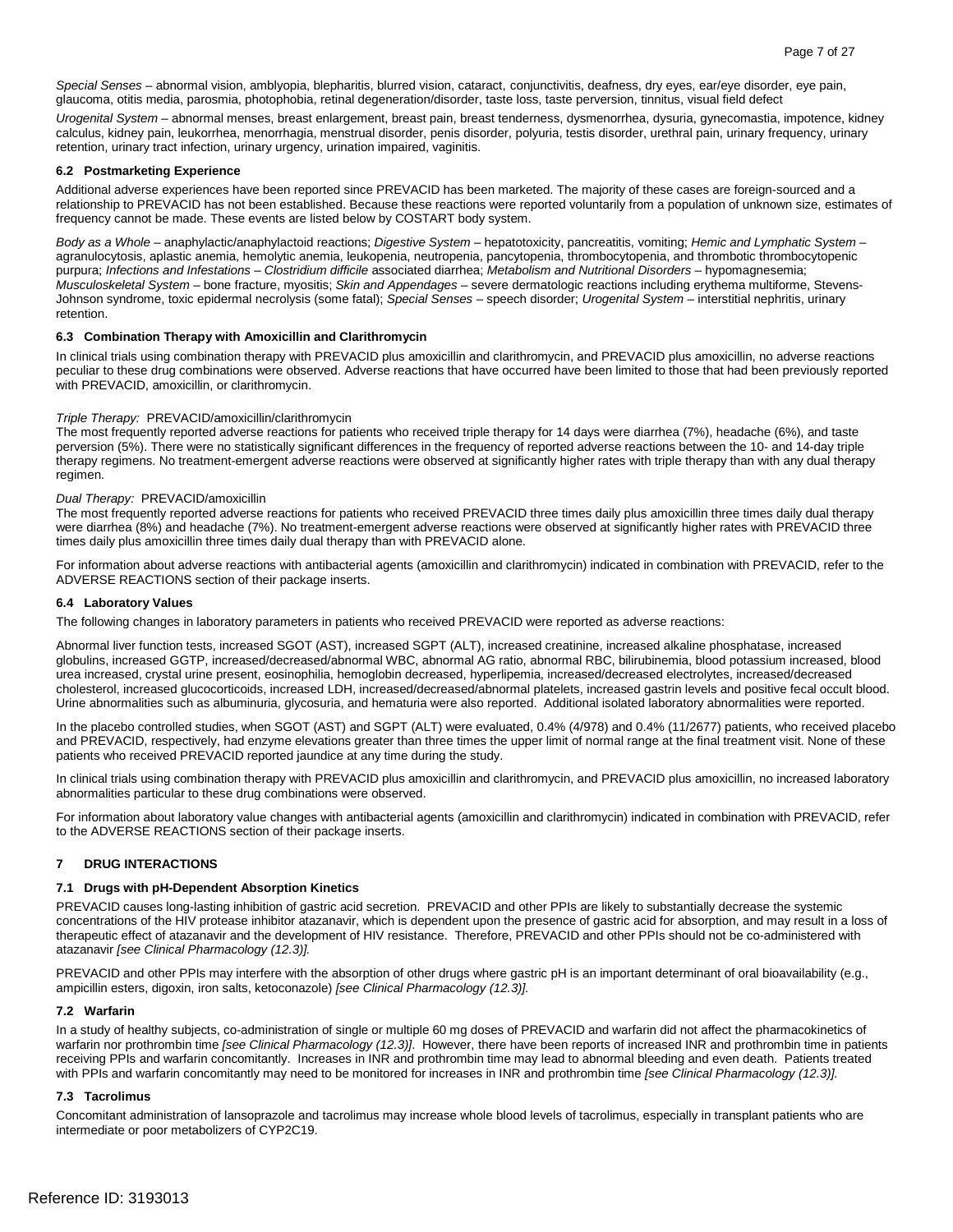#### **7.4 Theophylline**

 A minor increase (10%) in the clearance of theophylline was observed following the administration of PREVACID concomitantly with theophylline. Although the magnitude of the effect on theophylline clearance is small, individual patients may require additional titration of their theophylline dosage when PREVACID is started or stopped to ensure clinically effective blood levels *[see Clinical Pharmacology (12.3)].* 

#### **7.5 Clopidogrel**

 clopidogrel or clopidogrel-induced platelet inhibition *[see Clinical Pharmacology (12.3)].* No dose adjustment of clopidogrel is necessary when Concomitant administration of lansoprazole and clopidogrel in healthy subjects had no clinically important effect on exposure to the active metabolite of administered with an approved dose of PREVACID.

#### **7.6 Methotrexate**

 Case reports, published population pharmacokinetic studies, and retrospective analyses suggest that concomitant administration of PPIs and metabolite hydroxymethotrexate. However, no formal drug interaction studies of high dose methotrexate with PPIs have been conducted *[see Warnings*  methotrexate (primarily at high dose; see methotrexate prescribing information) may elevate and prolong serum levels of methotrexate and/or its *and Precautions (5.5)].* 

 In a study of rheumatoid arthritis patients receiving low-dose methotrexate, PREVACID and naproxen, no effect on pharmacokinetics of methotrexate was observed *[see Clinical Pharmacology (12.3)]*.

#### **7.7 Combination Therapy with Clarithromycin**

 Precautions in prescribing information for clarithromycin]. Because of these drug interactions, clarithromycin is contraindicated for co-administration with Concomitant administration of clarithromycin with other drugs can lead to serious adverse reactions due to drug interactions [see Warnings and certain drugs [see Contraindications in prescribing information for clarithromycin].

 For information about drug interactions of antibacterial agents (amoxicillin and clarithromycin) indicated in combination with PREVACID, refer to the DRUG INTERACTIONS section of their package inserts.

#### **8 USE IN SPECIFIC POPULATIONS**

#### **8.1 Pregnancy**

#### **Teratogenic effects**

 to lansoprazole. There are, however, no adequate or well-controlled studies in pregnant women. Because animal reproduction studies are not always predictive of human response, this drug should be used during pregnancy only if clearly needed *[see Nonclinical Toxicology (13.2)].*  Pregnancy Category B. Reproduction studies have been performed in pregnant rats at oral doses up to 40 times the recommended human dose and in pregnant rabbits at oral doses up to 16 times the recommended human dose and have revealed no evidence of impaired fertility or harm to the fetus due

See full prescribing information for clarithromycin before using in pregnant women.

#### **8.3 Nursing Mothers**

 Lansoprazole or its metabolites are excreted in the milk of rats. It is not known whether lansoprazole is excreted in human milk. Because many drugs are tumorigenicity shown for lansoprazole in rat carcinogenicity studies, a decision should be made whether to discontinue nursing or to discontinue excreted in human milk, because of the potential for serious adverse reactions in nursing infants from lansoprazole, and because of the potential for lansoprazole, taking into account the importance of lansoprazole to the mother.

#### **8.4 Pediatric Use**

 GERD and erosive esophagitis, however, PREVACID was not effective in patients with symptomatic GERD 1 month to less than 1 year of age in a The safety and effectiveness of PREVACID have been established in pediatric patients 1 to 17 years of age for short-term treatment of symptomatic multicenter, double-blind, placebo controlled study.

#### **Neonate to less than 1 year of age**

 adults receiving 30 mg, neonates had higher exposure (mean weight-based normalized AUC values 2.04- and 1.88-fold higher at doses of 0.5 mg/kg/day and 1 mg/kg/day, respectively). Infants aged ≤10 weeks had clearance and exposure values that were similar to neonates. Infants aged greater than 10 weeks who received 1 mg/kg/day had mean AUC values that were similar to adults who received a 30 mg dose. The pharmacokinetics of lansoprazole were studied in pediatric patients with GERD aged less than 28 days and 1 to 11 months. Compared to healthy

 lansoprazole as a suspension daily (0.2 to 0.3 mg/kg/day in infants ≤10 weeks of age or 1.0 to 1.5 mg/kg/day in infants greater than 10 weeks or Lansoprazole was not found to be effective in a U.S. and Polish 4 week multicenter, double-blind, placebo-controlled, parallel-group study of 162 patients between one month and less than 12 months of age with symptomatic GERD based on a medical history of crying/fussing/irritability associated with feedings who had not responded to conservative GERD management (i.e., non-pharmacologic intervention) for 7 to 14 days. Patients received placebo) for up to 4 weeks of double-blind treatment.

 episode or the duration (minutes) of a crying/fussing/irritability episode within one hour after feeding. The primary efficacy endpoint was assessed by greater than 50% reduction from baseline in either the percent of feedings with a crying/fussing/irritability

There was no difference in the percentage of responders between the lansoprazole pediatric suspension group and placebo group (54% in both groups).

There were no adverse events reported in pediatric clinical studies (1 month to less than 12 months of age) that were not previously observed in adults.

 Based on the results of the Phase 3 efficacy study, lansoprazole was not shown to be effective. Therefore, these results do not support the use of lansoprazole in treating symptomatic GERD in infants.

#### **One to 11 years of age**

 In an uncontrolled, open-label, U.S. multicenter study, 66 pediatric patients (1 to 11 years of age) with GERD were assigned, based on body weight, to receive an initial dose of either PREVACID 15 mg daily if ≤30 kg or PREVACID 30 mg daily if greater than 30 kg administered for 8 to 12 weeks. The PREVACID dose was increased (up to 30 mg twice daily) in 24 of 66 pediatric patients after 2 or more weeks of treatment if they remained symptomatic. At baseline 85% of patients had mild to moderate overall GERD symptoms (assessed by investigator interview), 58% had non-erosive GERD and 42% had erosive esophagitis (assessed by endoscopy).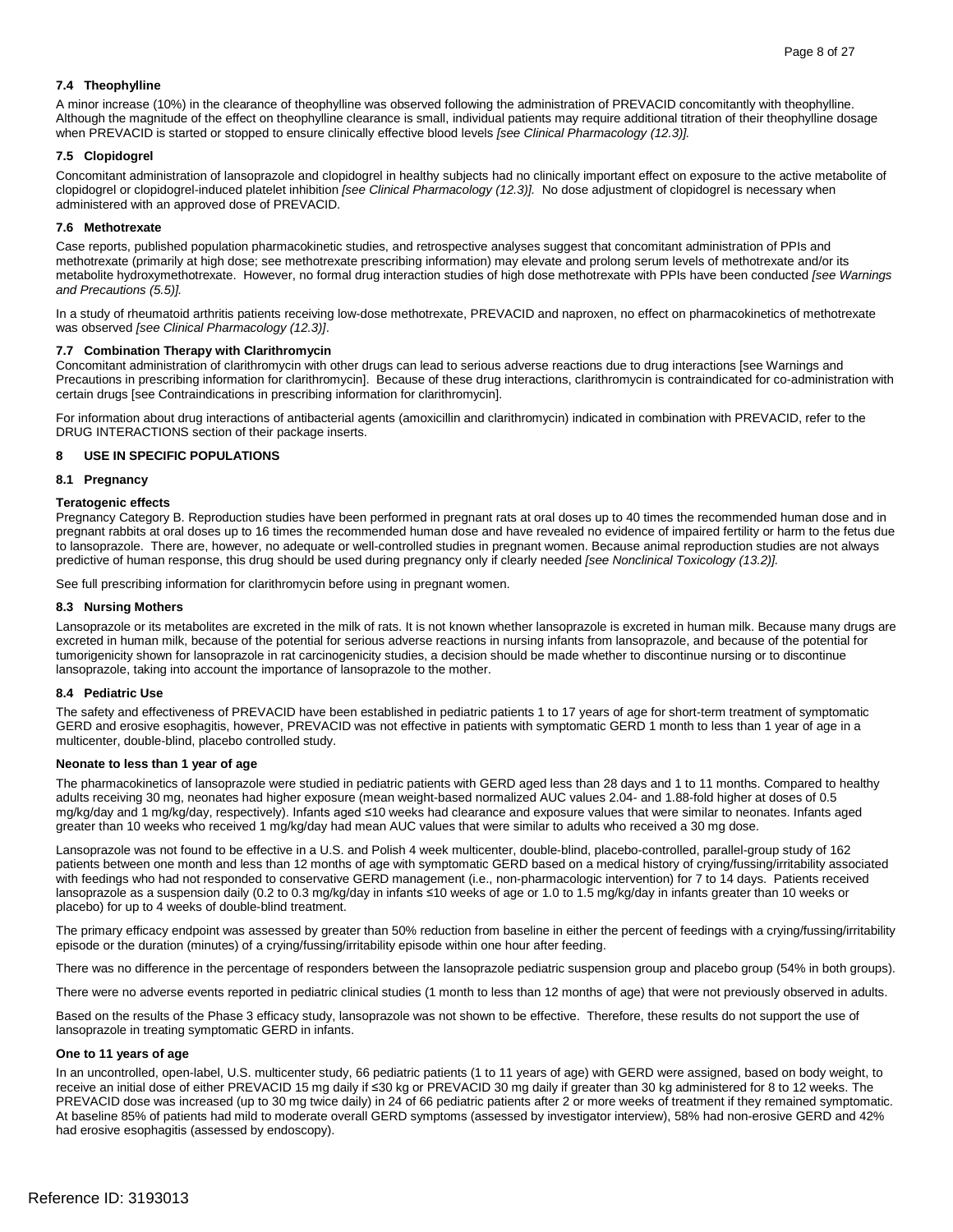Page 9 of 27<br>After 8 to 12 weeks of PREVACID treatment, the intent-to-treat analysis demonstrated an approximate 50% reduction in frequency and severity of GERD symptoms.

Twenty-one of 27 erosive esophagitis patients were healed at 8 weeks and 100% of patients were healed at 12 weeks by endoscopy (Table 2).

| Table 2: GERD Symptom Improvement and Erosive Esophagitis<br>Healing Rates in Pediatric Patients Age 1 to 11 |                           |  |  |
|--------------------------------------------------------------------------------------------------------------|---------------------------|--|--|
| GERD                                                                                                         | Final Visit % (n/N)       |  |  |
| Symptomatic GERD                                                                                             |                           |  |  |
| Improvement in Overall GERD Symptoms <sup>†</sup>                                                            | 76% (47/62 <sup>‡</sup> ) |  |  |
| Erosive Esophagitis                                                                                          |                           |  |  |
| Improvement in Overall GERD Symptoms <sup>t</sup>                                                            | 81% (22/27)               |  |  |
| <b>Healing Rate</b>                                                                                          | 100% (27/27)              |  |  |

\* At Week 8 or Week 12

<sup>†</sup> Symptoms assessed by patients diary kept by caregiver.

‡ No data were available for 4 pediatric patients.

 In a study of 66 pediatric patients in the age group 1 year to 11 years old after treatment with PREVACID given orally in doses of 15 mg daily to 30 mg twice daily, increases in serum gastrin levels were similar to those observed in adult studies. Median fasting serum gastrin levels increased 89% from 51 pg/mL at baseline to 97 pg/mL [interquartile range (25<sup>th</sup> to 75<sup>th</sup> percentile) of 71 to 130 pg/mL] at the final visit.

 The pediatric safety of PREVACID Delayed-Release Capsules has been assessed in 66 pediatric patients aged 1 to 11 years of age. Of the 66 patients with GERD 85% (56/66) took PREVACID for 8 weeks and 15% (10/66) took it for 12 weeks.

The most frequently reported (2 or more patients) treatment-related adverse reactions in patients 1 to 11 years of age (N=66) were constipation (5%) and headache (3%).

#### **Twelve to 17 years of age**

 In an uncontrolled, open-label, U.S. multicenter study, 87 adolescent patients (12 to 17 years of age) with symptomatic GERD were treated with esophagitis (EE). The nonerosive GERD patients received PREVACID 15 mg daily for 8 weeks and the EE patients received PREVACID 30 mg daily for PREVACID for 8 to 12 weeks. Baseline upper endoscopies classified these patients into two groups: 64 (74%) nonerosive GERD and 23 (26%) erosive 8 to 12 weeks. At baseline, 89% of these patients had mild to moderate overall GERD symptoms (assessed by investigator interviews). During 8 weeks of PREVACID treatment, adolescent patients experienced a 63% reduction in frequency and a 69% reduction in severity of GERD symptoms based on diary results.

Twenty-one of 22 (95.5%) adolescent erosive esophagitis patients were healed after 8 weeks of PREVACID treatment. One patient remained unhealed after 12 weeks of treatment (Table 3).

| Table 3: GERD Symptom Improvement and Erosive Esophagitis<br>Healing Rates in Pediatric Patients Age 12 to 17 |                                |  |  |  |  |
|---------------------------------------------------------------------------------------------------------------|--------------------------------|--|--|--|--|
| GERD                                                                                                          | Final Visit % (n/N)            |  |  |  |  |
| Symptomatic GERD (All Patients)<br>Improvement in Overall GERD Symptoms                                       | 73.2% (60/82) <sup>†</sup>     |  |  |  |  |
| Nonerosive GERD<br>Improvement in Overall GERD Symptoms                                                       | $71.2\%$ (42/59) <sup>†</sup>  |  |  |  |  |
| Erosive Esophagitis<br>Improvement in Overall GERD Symptoms<br>Healing Rate <sup>#</sup>                      | 78.3% (18/23)<br>95.5% (21/22) |  |  |  |  |

\* Symptoms assessed by patient diary (parents/caregivers as

necessary).

† No data available for 5 patients.

‡ Data from one healed patient was excluded from this analysis due

to timing of final endoscopy.

 In these 87 adolescent patients, increases in serum gastrin levels were similar to those observed in adult studies, median fasting serum gastrin levels increased 42% from 45 pg/mL at baseline to 64 pg/mL [interquartile range (25<sup>th</sup> to 75<sup>th</sup> percentile) of 44 to 88 pg/mL] at the final visit. (Normal serum gastrin levels are 25 to 111 pg/mL.)

 The safety of PREVACID Delayed-Release Capsules has been assessed in these 87 adolescent patients. Of the 87 adolescent patients with GERD, 6% (5/87) took PREVACID for less than 6 weeks, 93% (81/87) for 6 to 10 weeks, and 1% (1/87) for greater than 10 weeks.

The most frequently reported (at least 3%) treatment-related adverse reactions in these patients were headache (7%), abdominal pain (5%), nausea (3%) and dizziness (3%). Treatment-related dizziness, reported in this package insert as occurring in less than 1% of adult patients, was reported in this study by 3 adolescent patients with nonerosive GERD, who had dizziness concurrently with other reactions (such as migraine, dyspnea, and vomiting).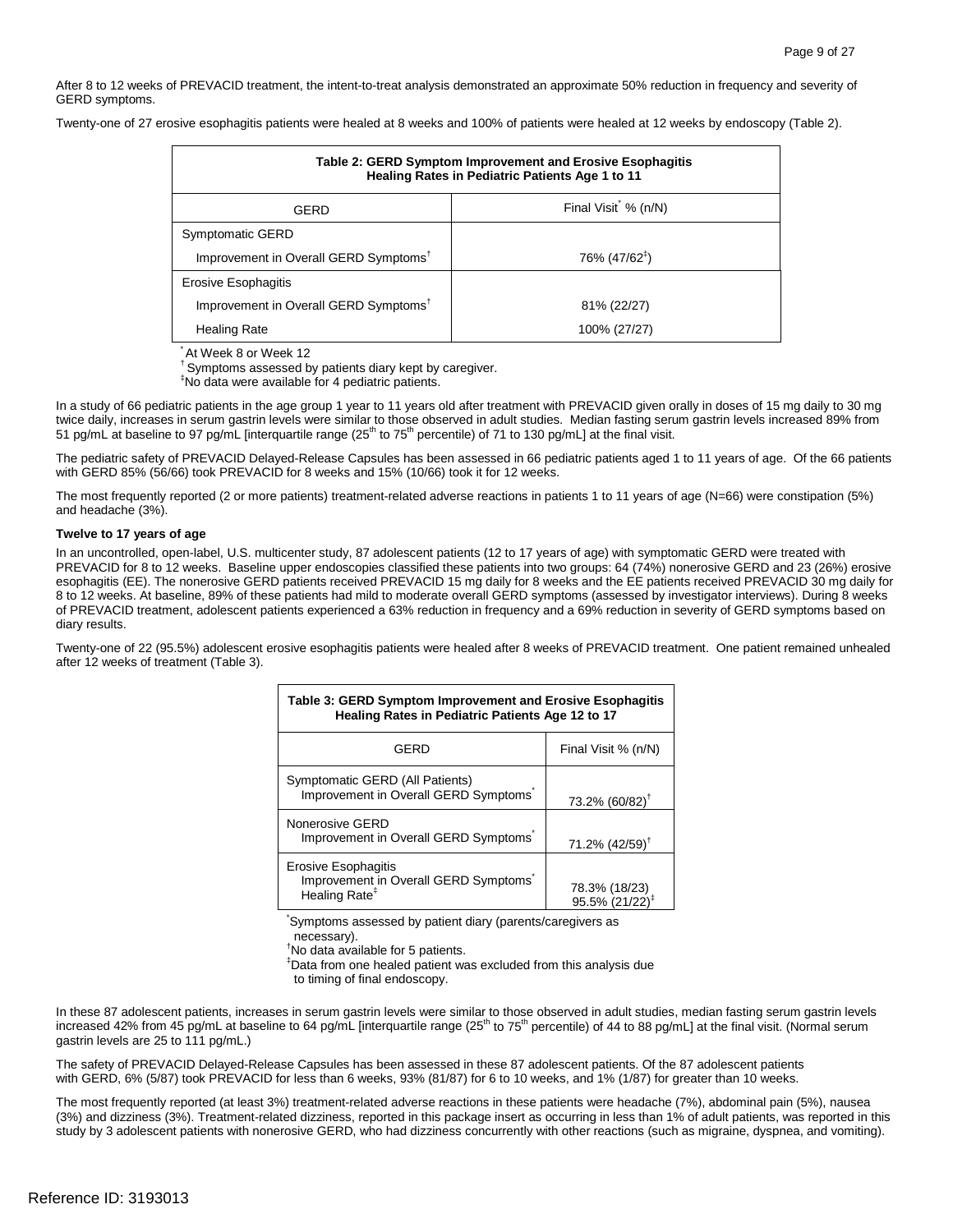#### **8.5 Geriatric Use**

 No dosage adjustment of PREVACID is necessary in geriatric patients. The incidence rates of PREVACID-associated adverse reactions and laboratory test abnormalities are similar to those seen in younger patients *[see Clinical Pharmacology (12.3)].* 

#### **8.6 Renal Impairment**

 degrees of renal impairment were not substantially different compared to those in subjects with normal renal function *[see Clinical Pharmacology (12.3)].*  No dosage adjustment of PREVACID is necessary in patients with renal impairment. The pharmacokinetics of lansoprazole in patients with various

#### **8.7 Hepatic Impairment**

 In patients with various degrees of chronic hepatic impairment, an increase in the mean AUC of up to 500% was observed at steady state compared to healthy subjects. Consider dose reduction in patients with severe hepatic impairment *[see Clinical Pharmacology (12.3)].* 

#### **8.8 Gender**

Over 4,000 women were treated with PREVACID. Ulcer healing rates in females were similar to those in males. The incidence rates of adverse reactions in females were similar to those seen in males *[see Clinical Pharmacology (12.3)].* 

#### **8.9 Race**

 The pooled mean pharmacokinetic parameters of PREVACID from twelve U.S. Phase 1 studies (N=513) were compared to the mean pharmacokinetic parameters from two Asian studies (N=20). The mean AUCs of PREVACID in Asian subjects were approximately twice those seen in pooled U.S. data; however, the inter-individual variability was high. The  $C_{\text{max}}$  values were comparable.

#### **10 OVERDOSAGE**

 PREVACID is not removed from the circulation by hemodialysis. In one reported overdose, a patient consumed 600 mg of PREVACID with no adverse reaction. Oral PREVACID doses up to 5000 mg/kg in rats [approximately 1300 times the 30 mg human dose based on body surface area (BSA)] and in mice (about 675.7 times the 30 mg human dose based on BSA) did not produce deaths or any clinical signs.

#### **11 DESCRIPTION**

 The active ingredient in PREVACID Delayed-Release Capsules and PREVACID SoluTab Delayed-Release Orally Disintegrating Tablets is gastric acid secretion. Its empirical formula is  $C_{16}H_{14}F_3N_3O_2S$  with a molecular weight of 369.37. PREVACID has the following structure: lansoprazole, a substituted benzimidazole, 2-[[[3-methyl-4-(2,2,2-trifluoroethoxy)-2-pyridyl] methyl] sulfinyl] benzimidazole, a compound that inhibits



 Lansoprazole is a white to brownish-white odorless crystalline powder which melts with decomposition at approximately 166°C. Lansoprazole is freely soluble in dimethylformamide; soluble in methanol; sparingly soluble in ethanol; slightly soluble in ethyl acetate, dichloromethane and acetonitrile; very slightly soluble in ether; and practically insoluble in hexane and water.

 Lansoprazole is stable when exposed to light for up to two months. The rate of degradation of the compound in aqueous solution increases with decreasing pH. The degradation half-life of the drug substance in aqueous solution at 25°C is approximately 0.5 hour at pH 5.0 and approximately 18 hours at pH 7.0.

PREVACID is supplied in delayed-release capsules and in delayed-release orally disintegrating tablets for oral administration.

 contains enteric-coated granules consisting of 15 mg or 30 mg of lansoprazole (active ingredient) and the following inactive ingredients: sugar sphere, sucrose, methacrylic acid copolymer, low substituted hydroxypropyl cellulose, starch, magnesium carbonate, talc, polyethylene glycol, titanium dioxide, polysorbate 80, hydroxypropyl cellulose, colloidal silicon dioxide, D&C Red No. 28, FD&C Blue No. 1, FD&C Green No. 3<sup>1</sup>, and FD&C Red No. 40. The delayed-release capsules are available in two dosage strengths: 15 mg and 30 mg of lansoprazole per capsule. Each delayed-release capsule

 PREVACID SoluTab Delayed-Release Orally Disintegrating Tablets are available in two dosage strengths: 15 mg and 30 mg of lansoprazole per tablet. Each delayed-release orally disintegrating tablet contains enteric-coated microgranules consisting of 15 mg or 30 mg of lansoprazole (active ingredient) and the following inactive ingredients: mannitol, methacrylic acid, hydroxypropyl cellulose, lactose monohydrate-microcrystalline cellulose sphere, triethyl citrate, crospovidone, polyacrylate, magnesium carbonate, aspartame<sup>2</sup>, glyceryl monostearate, hypromellose, magnesium stearate, citric acid, titanium dioxide, talc, artificial strawberry flavor, polyethylene glycol, polysorbate 80 and ferric oxide.

<sup>1</sup> PREVACID 15-mg capsules only.<br><sup>2</sup> Phenylketonurics: Contains Phenylalanine 2.5 mg per 15 mg Tablet and 5.1 mg per 30 mg Tablet.

#### **12 CLINICAL PHARMACOLOGY**

#### **12.1 Mechanism of Action**

PREVACID (lansoprazole) belongs to a class of antisecretory compounds, the substituted benzimidazoles, that suppress gastric acid secretion by specific inhibition of the (H<sup>+</sup>, K<sup>+</sup>)-ATPase enzyme system at the secretory surface of the gastric parietal cell. Because this enzyme system is regarded as the acid (proton) pump within the parietal cell, lansoprazole has been characterized as a gastric acid-pump inhibitor, in that it blocks the final step of acid production. This effect is dose-related and leads to inhibition of both basal and stimulated gastric acid secretion irrespective of the stimulus. Lansoprazole does not exhibit anticholinergic or histamine type-2 antagonist activity.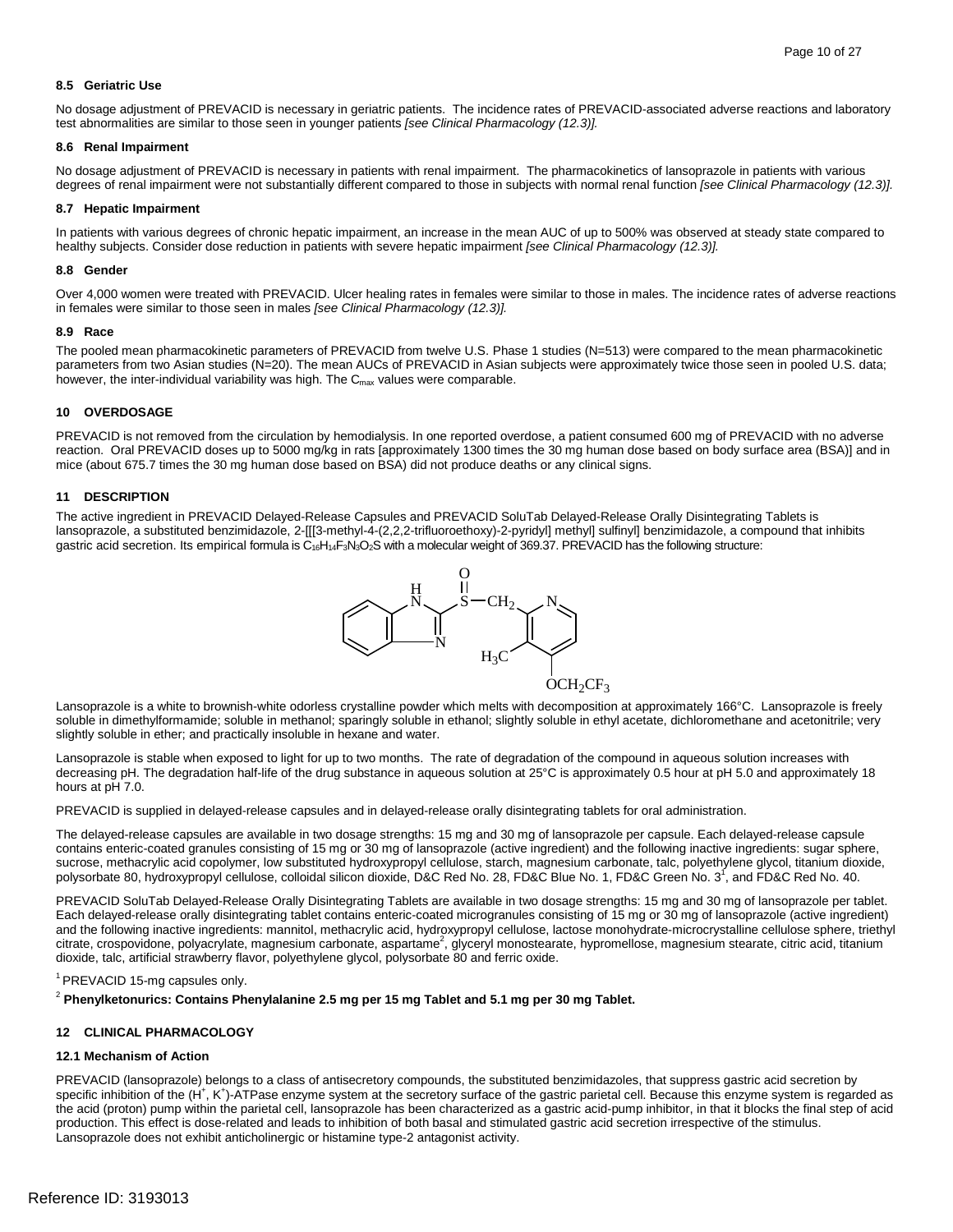#### **12.2 Pharmacodynamics**

 mean gastric pH and percent of time the gastric pH was greater than 3 and greater than 4. Lansoprazole also significantly reduced meal-stimulated significantly reduced basal and pentagastrin-stimulated gastric acid secretion. Lansoprazole inhibited the normal increases in secretion volume, acidity *Antisecretory Activity:* After oral administration, lansoprazole was shown to significantly decrease the basal acid output and significantly increase the gastric acid output and secretion volume, as well as pentagastrin-stimulated acid output. In patients with hypersecretion of acid, lansoprazole and acid output induced by insulin.

The intragastric pH results of a five-day, pharmacodynamic, crossover study of 15 mg and 30 mg of once daily lansoprazole are presented in Table 4:

| Table 4: Mean Antisecretory Effects After Single<br>and Multiple Daily PREVACID Dosing |                 |                 |                  |                 |                  |
|----------------------------------------------------------------------------------------|-----------------|-----------------|------------------|-----------------|------------------|
|                                                                                        |                 |                 |                  | <b>PREVACID</b> |                  |
|                                                                                        | <b>Baseline</b> |                 | 15 <sub>mg</sub> |                 | 30 mg            |
| Parameter                                                                              | Value           | Day 1           | Day 5            | Day 1           | Day 5            |
| Mean 24 Hour pH                                                                        | 2.1             | $27*$           | $4.0^{\degree}$  | $3.6^{\dagger}$ | 4.9 <sup>†</sup> |
| Mean Nighttime pH                                                                      | 1.9             | 2.4             | 3.0              | 2.6             | $3.8^{\dagger}$  |
| % Time Gastric pH>3                                                                    | 18              | 33 <sup>°</sup> | 59               | $51^{\dagger}$  | $72^{\dagger}$   |
| % Time Gastric pH>4                                                                    | 12              | $22^{\degree}$  | $49^{\degree}$   | $41^{\dagger}$  | $66^{\dagger}$   |

NOTE: An intragastric pH of greater than 4 reflects a reduction in gastric acid

by 99%. \* (p<0.05) versus baseline only.

 $\sim$   $(p<0.05)$  versus baseline and lansoprazole 15 mg.

 After the initial dose in this study, increased gastric pH was seen within 1 to 2 hours with 30 mg of lansoprazole and 2 to 3 hours with 15 mg of lansoprazole. After multiple daily dosing, increased gastric pH was seen within the first hour post-dosing with 30 mg of lansoprazole and within 1 to 2 hours post-dosing with 15 mg of lansoprazole.

 Acid suppression may enhance the effect of antimicrobials in eradicating *Helicobacter pylori* (*H. pylori*). The percentage of time gastric pH was elevated above 5 and 6 was evaluated in a crossover study of PREVACID given daily, twice daily and three times daily (Table 5).

| Table 5: Mean Antisecretory Effects After 5 Days of Twice Daily and Three Times Daily Dosing |             |                   |                   |                         |  |
|----------------------------------------------------------------------------------------------|-------------|-------------------|-------------------|-------------------------|--|
|                                                                                              | PREVACID    |                   |                   |                         |  |
| Parameter                                                                                    | 30 mg daily | 15 mg twice daily | 30 mg twice daily | 30 mg three times daily |  |
| % Time Gastric pH>5                                                                          | 43          | 47                | 59                | 771                     |  |
| % Time Gastric pH>6                                                                          | 20          | 23                | 28                | $45^{\dagger}$          |  |

\* (p<0.05) versus PREVACID 30 mg daily

 $\overline{f}$ (p<0.05) versus PREVACID 30 mg daily, 15 mg twice daily and 30 mg twice daily.

The inhibition of gastric acid secretion as measured by intragastric pH gradually returned to normal over two to four days after multiple doses. There was no indication of rebound gastric acidity.

#### *Enterochromaffin-like (ECL) Cell Effects*

 During lifetime exposure of rats with up to 150 mg/kg/day of lansoprazole dosed seven days per week, marked hypergastrinemia was observed followed by ECL cell proliferation and formation of carcinoid tumors, especially in female rats. Gastric biopsy specimens from the body of the stomach from approximately 150 patients treated continuously with lansoprazole for at least one year did not show evidence of ECL cell effects similar to those seen in rat studies. Longer term data are needed to rule out the possibility of an increased risk of the development of gastric tumors in patients receiving longterm therapy with lansoprazole *[see Nonclinical Toxicology (13.1)].* 

#### *Other Gastric Effects in Humans*

 Lansoprazole did not significantly affect mucosal blood flow in the fundus of the stomach. Due to the normal physiologic effect caused by the inhibition of gastric acid secretion, a decrease of about 17% in blood flow in the antrum, pylorus, and duodenal bulb was seen. Lansoprazole significantly slowed the gastric emptying of digestible solids. Lansoprazole increased serum pepsinogen levels and decreased pepsin activity under basal conditions and in response to meal stimulation or insulin injection. As with other agents that elevate intragastric pH, increases in gastric pH were associated with increases in nitrate-reducing bacteria and elevation of nitrite concentration in gastric juice in patients with gastric ulcer. No significant increase in nitrosamine concentrations was observed.

#### *Serum Gastrin Effects*

 15 to 60 mg of oral lansoprazole. These elevations reached a plateau within two months of therapy and returned to pretreatment levels within four weeks In over 2100 patients, median fasting serum gastrin levels increased 50% to 100% from baseline but remained within normal range after treatment with after discontinuation of therapy.

#### *Endocrine Effects*

 somatotropic hormone (STH). Lansoprazole in oral doses of 15 to 60 mg for up to one year had no clinically significant effect on sexual function. In addition, lansoprazole in oral doses of 15 to 60 mg for two to eight weeks had no clinically significant effect on thyroid function. In 24-month carcinogenicity studies in Sprague-Dawley rats with daily lansoprazole dosages up to 150 mg/kg, proliferative changes in the Leydig cells of the testes, Human studies for up to one year have not detected any clinically significant effects on the endocrine system. Hormones studied include testosterone, luteinizing hormone (LH), follicle stimulating hormone (FSH), sex hormone binding globulin (SHBG), dehydroepiandrosterone sulfate (DHEA-S), prolactin, cortisol, estradiol, insulin, aldosterone, parathormone, glucagon, thyroid stimulating hormone (TSH), triiodothyronine (T<sub>3</sub>), thyroxine (T<sub>4</sub>), and including benign neoplasm, were increased compared to control rats.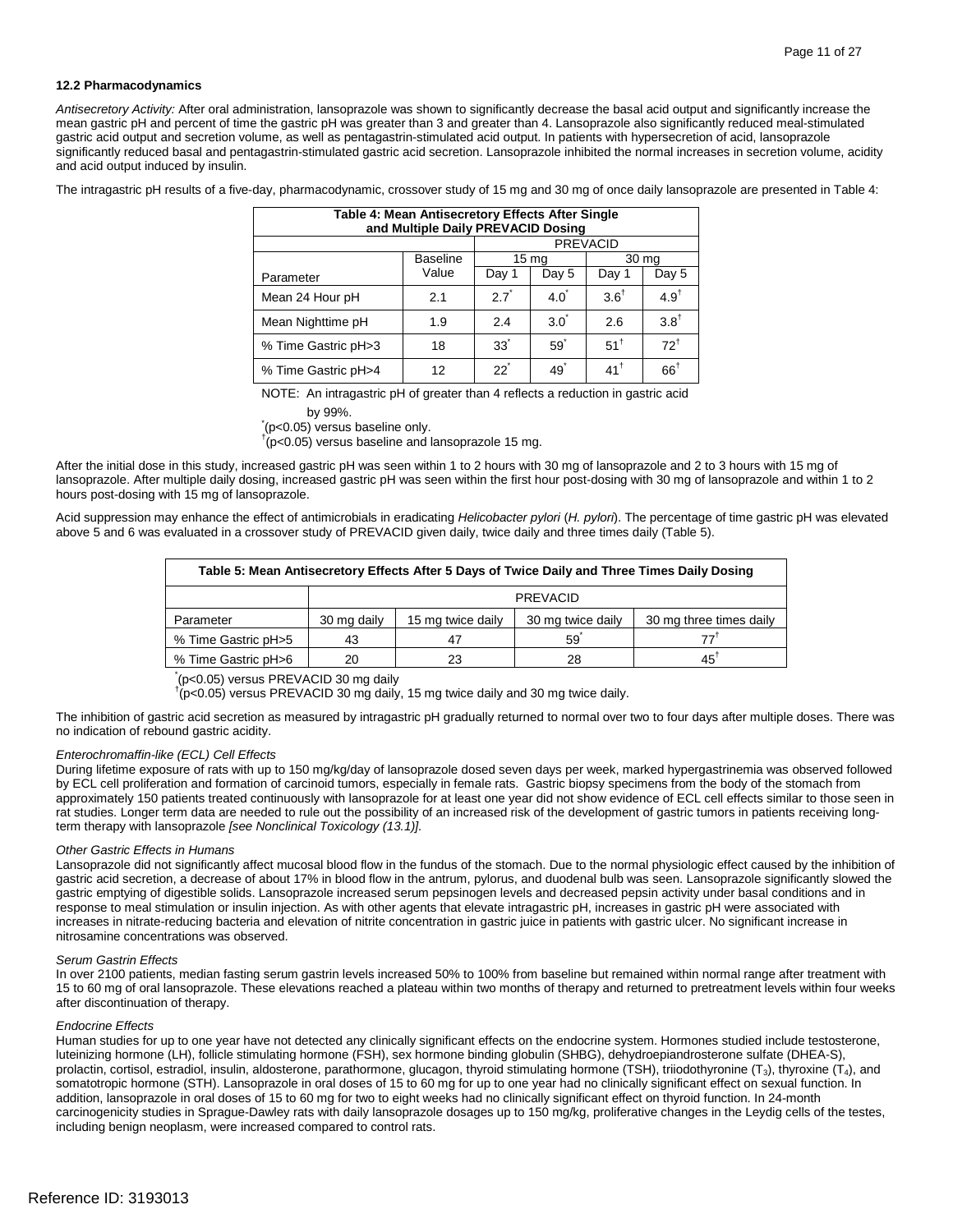#### *Other Effects*

 been found in humans. Among 56 patients who had extensive baseline eye evaluations, no visual toxicity was observed after lansoprazole treatment (up No systemic effects of lansoprazole on the central nervous system, lymphoid, hematopoietic, renal, hepatic, cardiovascular, or respiratory systems have to 180 mg/day) for up to 58 months. After lifetime lansoprazole exposure in rats, focal pancreatic atrophy, diffuse lymphoid hyperplasia in the thymus, and spontaneous retinal atrophy were seen.

#### *Microbiology*

 Lansoprazole, clarithromycin and/or amoxicillin have been shown to be active against most strains of *Helicobacter pylori in vitro* and in clinical infections as described in the INDICATIONS AND USAGE section *[see Indications and Usage (1.2)].* 

#### *Helicobacter pylori Pretreatment Resistance*

 Clarithromycin pretreatment resistance (≥2.0 mcg/mL) was 9.5% (91/960) by E-test and 11.3% (12/106) by agar dilution in the dual and triple therapy clinical trials (M93-125, M93-130, M93-131, M95-392, and M95-399).

 therapy clinical trials by E-test and agar dilution, respectively. Twenty-one of 957 patients (2.2%) by E-test, and 2 of 100 patients (2.0%) by agar dilution, Amoxicillin pretreatment susceptible isolates (≤0.25 mcg/mL) occurred in 97.8% (936/957) and 98.0% (98/100) of the patients in the dual and triple had amoxicillin pretreatment MICs of greater than 0.25 mcg/mL. One patient on the 14-day triple therapy regimen had an unconfirmed pretreatment amoxicillin minimum inhibitory concentration (MIC) of greater than 256 mcg/mL by E-test and the patient was eradicated of *H. pylori* (Table 6)*.* 

| Table 6: Clarithromycin Susceptibility Test Results and Clinical/Bacteriological<br>Outcomes*                                                       |                                       |                                       |                                                                                    |    |               |        |
|-----------------------------------------------------------------------------------------------------------------------------------------------------|---------------------------------------|---------------------------------------|------------------------------------------------------------------------------------|----|---------------|--------|
| <b>Clarithromycin Pretreatment</b><br>Results                                                                                                       | Clarithromycin Post-treatment Results |                                       |                                                                                    |    |               |        |
|                                                                                                                                                     |                                       | H. pylori<br>negative -<br>eradicated | H. pylori positive – not<br>eradicated<br>Post-treatment susceptibility<br>results |    |               |        |
|                                                                                                                                                     |                                       |                                       | $S^{\dagger}$                                                                      | ıt | $R^{\dagger}$ | No MIC |
| Triple Therapy 14-Day (lansoprazole 30 mg twice daily/amoxicillin 1 g twice<br>daily/clarithromycin 500 mg twice daily) (M95-399, M93-131, M95-392) |                                       |                                       |                                                                                    |    |               |        |
| Susceptible <sup>†</sup>                                                                                                                            | 112                                   | 105                                   |                                                                                    |    |               | 7      |
| Intermediate <sup>†</sup>                                                                                                                           | 3                                     | 3                                     |                                                                                    |    |               |        |
| Resistant <sup>†</sup>                                                                                                                              | 17                                    | 6                                     |                                                                                    |    | 7             | 4      |
| Triple Therapy 10-Day (lansoprazole 30 mg twice daily/amoxicillin 1 g twice<br>daily/clarithromycin 500 mg twice daily) (M95-399)                   |                                       |                                       |                                                                                    |    |               |        |
| Susceptible <sup>†</sup>                                                                                                                            | 42                                    | 40                                    | 1                                                                                  |    | 1             |        |
| Intermediate <sup><math>\dagger</math></sup>                                                                                                        |                                       |                                       |                                                                                    |    |               |        |
| Resistant <sup>†</sup>                                                                                                                              | 4                                     | 1                                     |                                                                                    |    | 3             |        |

\*Includes only patients with pretreatment clarithromycin susceptibility test results

† Susceptible (S) MIC ≤0.25 mcg/mL, Intermediate (I) MIC 0.5 to 1.0 mcg/mL,

Resistant (R) MIC ≥2 mcg/mL

Patients not eradicated of *H. pylori* following lansoprazole/amoxicillin/clarithromycin triple therapy will likely have clarithromycin resistant *H. pylori.*  Therefore, for those patients who fail therapy, clarithromycin susceptibility testing should be done when possible. Patients with clarithromycin resistant *H. pylori* should not be treated with lansoprazole/amoxicillin/clarithromycin triple therapy or with regimens which include clarithromycin as the sole antimicrobial agent.

Amoxicillin Susceptibility Test Results and Clinical/Bacteriological Outcomes: In the dual and triple therapy clinical trials, 82.6% (195/236) of the patients that had pretreatment amoxicillin susceptible MICs (≤0.25 mcg/mL) were eradicated of *H. pylori*. Of those with pretreatment amoxicillin MICs of greater than 0.25 mcg/mL, three of six had the *H. pylori* eradicated. A total of 30% (21/70) of the patients failed lansoprazole 30 mg three times daily/amoxicillin 1 g three times daily dual therapy and a total of 12.8% (22/172) of the patients failed the 10- and 14-day triple therapy regimens. Post-treatment susceptibility results were not obtained on 11 of the patients who failed therapy. Nine of the 11 patients with amoxicillin post-treatment MICs that failed the triple therapy regimen also had clarithromycin resistant *H. pylori* isolates.

 *Susceptibility Test for Helicobacter pylori:* For susceptibility testing information about *Helicobacter pylori,* see Microbiology section in prescribing information for clarithromycin and amoxicillin.

#### **12.3 Pharmacokinetics**

 PREVACID Delayed-Release Capsules and PREVACID SoluTab Delayed-Release Orally Disintegrating Tablets contain an enteric-coated granule formulation of lansoprazole. Absorption of lansoprazole begins only after the granules leave the stomach. Absorption is rapid, with mean peak plasma levels of lansoprazole occurring after approximately 1.7 hours. After a single-dose administration of 15 mg to 60 mg of oral lansoprazole, the peak plasma concentrations ( $C_{\text{max}}$ ) of lansoprazole and the area under the plasma concentration curves (AUCs) of lansoprazole were approximately proportional to the administered dose. Lansoprazole does not accumulate and its pharmacokinetics are unaltered by multiple dosing.

bioavailability is over 80%. In healthy subjects, the mean (±SD) plasma half-life was 1.5 (±1.0) hours. Both the C<sub>max</sub> and AUC are diminished by about Absorption: The absorption of lansoprazole is rapid, with the mean C<sub>max</sub> occurring approximately 1.7 hours after oral dosing, and the absolute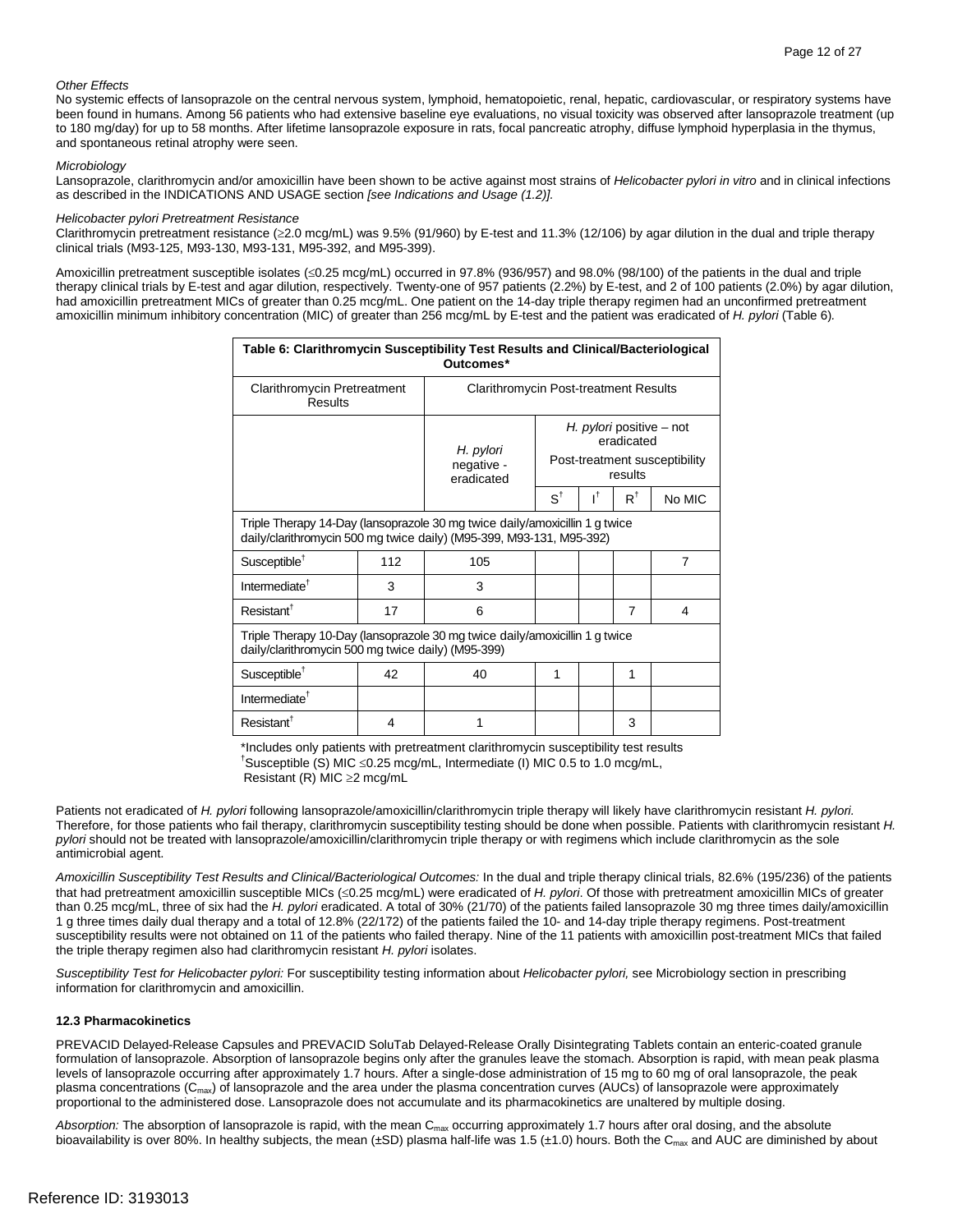50% to 70% if lansoprazole is given 30 minutes after food, compared to the fasting condition. There is no significant food effect if lansoprazole is given before meals.

*Distribution:* Lansoprazole is 97% bound to plasma proteins. Plasma protein binding is constant over the concentration range of 0.05 to 5.0 mcg/mL.

 hydroxylated sulfinyl and sulfone derivatives of lansoprazole). These metabolites have very little or no antisecretory activity. Lansoprazole is thought to surface of the gastric parietal cell. The two active species are not present in the systemic circulation. The plasma elimination half-life of lansoprazole is less than 2 hours while the acid inhibitory effect lasts more than 24 hours. Therefore, the plasma elimination half-life of lansoprazole does not reflect its *Metabolism:* Lansoprazole is extensively metabolized in the liver. Two metabolites have been identified in measurable quantities in plasma (the be transformed into two active species which inhibit acid secretion by blocking the proton pump [(H<sup>+</sup>, K<sup>+</sup>)-ATPase enzyme system] at the secretory duration of suppression of gastric acid secretion.

*Elimination:* Following single-dose oral administration of PREVACID, virtually no unchanged lansoprazole was excreted in the urine. In one study, after a single oral dose of <sup>14</sup>C-lansoprazole, approximately one-third of the administered radiation was excreted in the urine and two-thirds was recovered in the feces. This implies a significant biliary excretion of the lansoprazole metabolites.

#### **Specific Populations**

*Pediatric Use:* 

#### **One to 17 years of age**

 studies. In children aged 1 to 11 years, lansoprazole was dosed 15 mg daily for subjects weighing ≤30 kg and 30 mg daily for subjects weighing greater than 30 kg. Mean C<sub>max</sub> and AUC values observed on Day 5 of dosing were similar between the two dose groups and were not affected by weight or age within each weight-adjusted dose group used in the study. In adolescent subjects aged 12 to 17 years, subjects were randomized to receive lansoprazole at 15 mg or 30 mg daily. Mean C<sub>max</sub> and AUC values of lansoprazole were not affected by body weight or age; and nearly doseproportional increases in mean C<sub>max</sub> and AUC values were observed between the two dose groups in the study. Overall, lansoprazole pharmacokinetics in pediatric patients aged 1 to 17 years were similar to those observed in healthy adult subjects. The pharmacokinetics of lansoprazole were studied in pediatric patients with GERD aged 1 to 11 years and 12 to 17 years in two separate clinical

#### **Neonate to less than one year of age**

Refer to Section 8.4 for the pharmacokinetics of lansoprazole in pediatric patients with GERD aged less than 28 days and 1 to 11 months.

Geriatric Use: The clearance of lansoprazole is decreased in the elderly, with elimination half-life increased approximately 50% to 100%. Because the levels were not increased in the elderly. No dosage adjustment is necessary in the elderly *[see Use in Specific Populations (8.5)].*  mean half-life in the elderly remains between 1.9 to 2.9 hours, repeated once daily dosing does not result in accumulation of lansoprazole. Peak plasma

lansoprazole in plasma, however, was not related to the degree of renal impairment; and the C<sub>max</sub> and T<sub>max</sub> (time to reach the maximum concentration) were not different than the C<sub>max</sub> and T<sub>max</sub> from subjects with normal renal function. No dosage adjustment is necessary in patients with renal impairment *Renal Impairment:* In patients with severe renal impairment, plasma protein binding decreased by 1.0% to 1.5% after administration of 60 mg of lansoprazole. Patients with renal impairment had a shortened elimination half-life and decreased total AUC (free and bound). The AUC for free *[see Use in Specific Populations (8.6)]*.

 *Hepatic Impairment:* In patients with various degrees of chronic hepatic impairment, the mean plasma half-life of lansoprazole was prolonged from 1.5  healthy subjects. Consider dose reduction in patients with severe hepatic impairment *[see Use in Specific Populations (8.7)].*  hours to 3.2 to 7.2 hours. An increase in the mean AUC of up to 500% was observed at steady state in hepatically-impaired patients compared to

 *Gender:* In a study comparing 12 male and 6 female human subjects who received lansoprazole, no gender differences were found in pharmacokinetics and intragastric pH results *[see Use in Specific Populations (8.8)].* 

#### **Drug-Drug Interactions**

 esters, iron salts, digoxin). PREVACID may interfere with the absorption of other drugs where gastric pH is an important determinant of bioavailability (e.g., ketoconazole, ampicillin

 PREVACID is metabolized through the cytochrome P450 system, specifically through the CYP3A and CYP2C19 isozymes. Studies have shown that PREVACID does not have clinically significant interactions with other drugs metabolized by the cytochrome P<sub>450</sub> system, such as warfarin, antipyrine, indomethacin, ibuprofen, phenytoin, propranolol, prednisone, diazepam, or clarithromycin in healthy subjects. These compounds are metabolized through various cytochrome P $_{450}$  isozymes including CYP1A2, CYP2C9, CYP2C19, CYP2D6, and CYP3A.

 *Atazanavir:* PREVACID causes long-lasting inhibition of gastric acid secretion. PREVACID substantially decreases the systemic concentrations of the HIV protease inhibitor atazanavir, which is dependent upon the presence of gastric acid for absorption, and may result in a loss of therapeutic effect of atazanavir and the development of HIV resistance. Therefore, PREVACID, or other proton pump inhibitors, should not be co-administered with atazanavir.

 *Theophylline:* When PREVACID was administered concomitantly with theophylline (CYP1A2, CYP3A), a minor increase (10%) in the clearance of theophylline was seen. Because of the small magnitude and the direction of the effect on theophylline clearance, this interaction is unlikely to be of clinical concern. Nonetheless, individual patients may require additional titration of their theophylline dosage when PREVACID is started or stopped to ensure clinically effective blood levels.

 *Warfarin:* In a study of healthy subjects neither the pharmacokinetics of warfarin enantiomers nor prothrombin time were affected following single or multiple 60 mg doses of lansoprazole. However, there have been reports of increased International Normalized Ratio (INR) and prothrombin time in patients receiving proton pump inhibitors, including PREVACID, and warfarin concomitantly. Increases in INR and prothrombin time may lead to abnormal bleeding and even death. Patients treated with proton pump inhibitors and warfarin concomitantly may need to be monitored for increases in INR and prothrombin time.

 required the chronic use of 7.5 to 15 mg of methotrexate given weekly), administration of 7 days of naproxen 500 mg twice daily and PREVACID 30 mg combination of drugs, no major adverse reactions were noted. However, this study was conducted with low doses of methotrexate. A drug interaction study with high doses of methotrexate has not been conducted. *Methotrexate and 7-hydromethotrexate:* In an open-label, single-arm, eight-day, pharmacokinetic study of 28 adult rheumatoid arthritis patients (who daily had no effect on the pharmacokinetics of methotrexate and 7-hydroxymethotrexate. While this study was not designed to assess the safety of this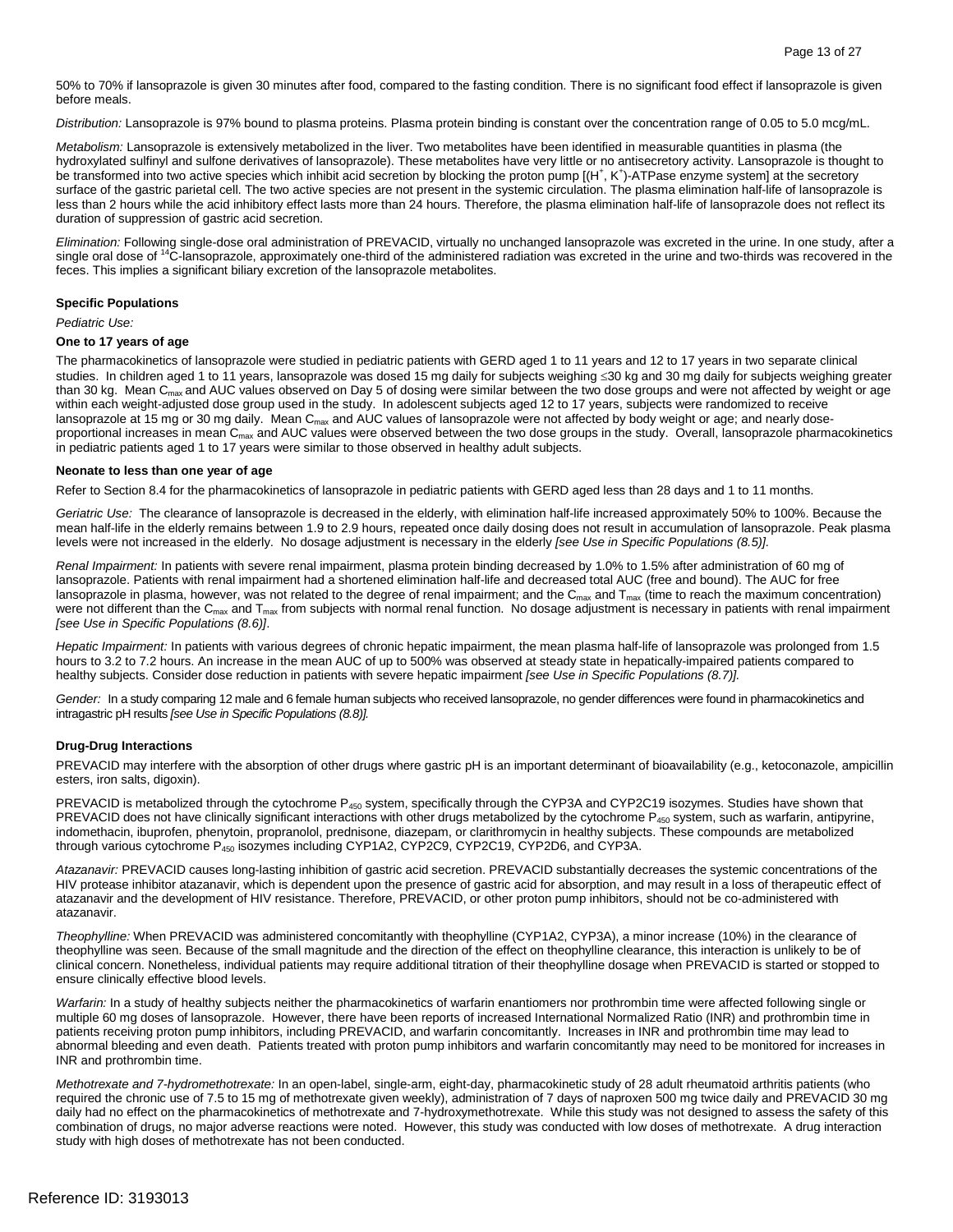*Amoxicillin:* PREVACID has also been shown to have no clinically significant interaction with amoxicillin.

 administered concomitantly with sucralfate. Therefore, proton pump inhibitors should be taken at least 30 minutes prior to sucralfate. In clinical trials, *Sucralfate*: In a single-dose crossover study examining PREVACID 30 mg and omeprazole 20 mg each administered alone and concomitantly with sucralfate 1 gram, absorption of the proton pump inhibitors was delayed and their bioavailability was reduced by 17% and 16%, respectively, when antacids were administered concomitantly with PREVACID and there was no evidence of a change in the efficacy of PREVACID.

 *Clopidogrel:* Clopidogrel is metabolized to its active metabolite in part by CYP2C19. A study of healthy subjects who were CYP2C19 extensive metabolizers, receiving once daily administration of clopidogrel 75 mg alone or concomitantly with PREVACID 30 mg (n=40), for 9 days was conducted. The mean AUC of the active metabolite of clopidogrel was reduced by approximately 14% (mean AUC ratio was 86%, with 90% CI of 80 to 92%) when PREVACID was coadministered compared to administration of clopidogrel alone. Pharmacodynamic parameters were also measured and active metabolite. The clinical significance of this finding is not clear. demonstrated that the change in inhibition of platelet aggregation (induced by 5 mcM ADP) was related to the change in the exposure to clopidogrel

#### **13 NONCLINICAL TOXICOLOGY**

#### **13.1 Carcinogenesis, Mutagenesis, Impairment of Fertility**

 In two 24-month carcinogenicity studies, Sprague-Dawley rats were treated with oral lansoprazole doses of 5 to 150 mg/kg/day, about 1 to 40 times the exposure on a body surface (mg/m<sup>2</sup>) basis of a 50 kg person of average height [1.46 m<sup>2</sup> body surface area (BSA)] given the recommended human dose of 30 mg/day. Lansoprazole produced dose-related gastric enterochromaffin-like (ECL) cell hyperplasia and ECL cell carcinoids in both male and female rats. It also increased the incidence of intestinal metaplasia of the gastric epithelium in both sexes. In male rats, lansoprazole produced a dose-related recommended human dose based on BSA) exceeded the low background incidence (range = 1.4 to 10%) for this strain of rat. increase of testicular interstitial cell adenomas. The incidence of these adenomas in rats receiving doses of 15 to 150 mg/kg/day (4 to 40 times the

 incidence of liver tumors (hepatocellular adenoma plus carcinoma). The tumor incidences in male mice treated with 300 and 600 mg/kg/day (40 to 80 based on BSA) exceeded the ranges of background incidences in historical controls for this strain of mice. Lansoprazole treatment produced adenoma of rete testis in male mice receiving 75 to 600 mg/kg/day (10 to 80 times the recommended human dose based on BSA). In a 24-month carcinogenicity study, CD-1 mice were treated with oral lansoprazole doses of 15 to 600 mg/kg/day, 2 to 80 times the recommended human dose based on BSA. Lansoprazole produced a dose-related increased incidence of gastric ECL cell hyperplasia. It also produced an increased times the recommended human dose based on BSA) and female mice treated with 150 to 600 mg/kg/day (20 to 80 times the recommended human dose

A 26-week p53 (+/-) transgenic mouse carcinogenicity study was not positive.

 *ex vivo* rat hepatocyte unscheduled DNA synthesis (UDS) test, the *in vivo* mouse micronucleus test, or the rat bone marrow cell chromosomal aberration Lansoprazole was positive in the Ames test and the *in vitro* human lymphocyte chromosomal aberration assay. Lansoprazole was not genotoxic in the test.

 reproductive performance of male and female rats. Lansoprazole at oral doses up to 150 mg/kg/day (40 times the recommended human dose based on BSA) was found to have no effect on fertility and

#### **13.2 Animal Toxicology and/or Pharmacology**

#### *Reproductive Toxicology Studies*

 Reproduction studies have been performed in pregnant rats at oral lansoprazole doses up to 150 mg/kg/day [40 times the recommended human dose (30 mg/day) based on body surface area (BSA)] and pregnant rabbits at oral lansoprazole doses up to 30 mg/kg/day (16 times the recommended human dose based on BSA) and have revealed no evidence of impaired fertility or harm to the fetus due to lansoprazole.

#### **14 CLINICAL STUDIES**

#### **Duodenal Ulcer**

 endoscopically documented duodenal ulcer, the percentage of patients healed after two and four weeks was significantly higher with all doses of PREVACID than with placebo. There was no evidence of a greater or earlier response with the two higher doses compared with PREVACID 15 mg. Based on this study and the second study described below, the recommended dose of PREVACID in duodenal ulcer is 15 mg per day (Table 7). In a U.S. multicenter, double-blind, placebo-controlled, dose-response (15, 30, and 60 mg of PREVACID once daily) study of 284 patients with

| <b>Table 7: Duodenal Ulcer Healing Rates</b> |                 |             |             |          |  |
|----------------------------------------------|-----------------|-------------|-------------|----------|--|
|                                              | <b>PREVACID</b> |             |             |          |  |
| Week                                         | 15 mg daily     | 30 mg daily | 60 mg daily | Placebo  |  |
|                                              | $(N=68)$        | $(N=74)$    | $(N=70)$    | $(N=72)$ |  |
|                                              | 42.4%           | 35.6%       | 39.1%       | 11.3%    |  |
|                                              | 89.4%*          | 91.7%*      | 89.9%       | 46.1%    |  |

#### \* (p≤0.001) versus placebo.

 PREVACID 15 mg was significantly more effective than placebo in relieving day and nighttime abdominal pain and in decreasing the amount of antacid taken per day.

 In a second U.S. multicenter study, also double-blind, placebo-controlled, dose-comparison (15 and 30 mg of PREVACID once daily), and including a comparison with ranitidine, in 280 patients with endoscopically documented duodenal ulcer, the percentage of patients healed after four weeks was significantly higher with both doses of PREVACID than with placebo. There was no evidence of a greater or earlier response with the higher dose of PREVACID. Although the 15 mg dose of PREVACID was superior to ranitidine at 4 weeks, the lack of significant difference at 2 weeks and the absence of a difference between 30 mg of PREVACID and ranitidine leaves the comparative effectiveness of the two agents undetermined (Table 8) *[see Indications and Usage (1.1)].*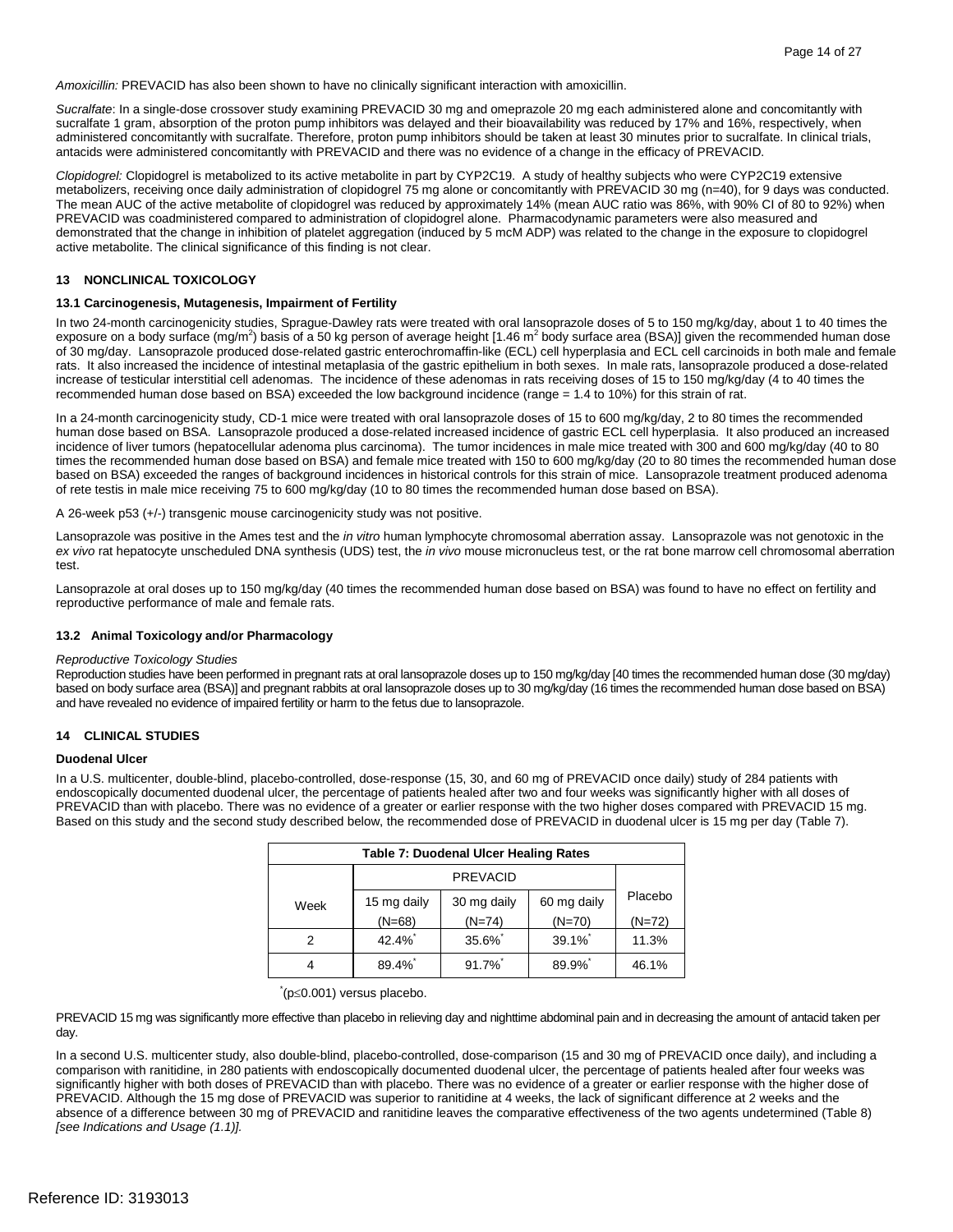| <b>Table 8: Duodenal Ulcer Healing Rates</b> |                               |                       |                         |                     |  |
|----------------------------------------------|-------------------------------|-----------------------|-------------------------|---------------------|--|
|                                              | <b>PREVACID</b><br>Ranitidine |                       |                         |                     |  |
| Week                                         | 15 mg daily<br>$(N=80)$       | 30 mg daily<br>(N=77) | 300 mg h.s.<br>$(N=82)$ | Placebo<br>$(N=41)$ |  |
| 2                                            | 35.0%                         | 44.2%                 | 30.5%                   | 34.2%               |  |
| 4                                            | $92.3%$ *                     | $80.3\%$ <sup>†</sup> | $70.5\%$ <sup>†</sup>   | 47.5%               |  |

\* (p<sup>≤</sup>0.05) versus placebo and ranitidine. †

<sup>†</sup>(p≤0.05) versus placebo.

#### *H. pylori* **Eradication to Reduce the Risk of Duodenal Ulcer Recurrence**

Randomized, double-blind clinical studies performed in the U.S. in patients with *H. pylori* and duodenal ulcer disease (defined as an active ulcer or history of an ulcer within one year) evaluated the efficacy of PREVACID in combination with amoxicillin capsules and clarithromycin tablets as triple 14day therapy or in combination with amoxicillin capsules as dual 14-day therapy for the eradication of *H. pylori.* Based on the results of these studies, the safety and efficacy of two different eradication regimens were established:

Triple therapy: PREVACID 30 mg twice daily/amoxicillin 1 g twice daily/clarithromycin 500 mg twice daily

Dual therapy: PREVACID 30 mg three times daily/amoxicillin 1 g three times daily

All treatments were for 14 days. *H. pylori* eradication was defined as two negative tests (culture and histology) at 4 to 6 weeks following the end of treatment.

 Eradication of *H*. *pylori* has been shown to reduce the risk of duodenal ulcer recurrence. Triple therapy was shown to be more effective than all possible dual therapy combinations. Dual therapy was shown to be more effective than both monotherapies.

 A randomized, double-blind clinical study performed in the U.S. in patients with *H*. *pylori* and duodenal ulcer disease (defined as an active ulcer or history of an ulcer within one year) compared the efficacy of PREVACID triple therapy for 10 and 14 days. This study established that the 10-day triple therapy was equivalent to the 14-day triple therapy in eradicating *H. pylori* (Tables 9 and 10) *[see Indications and Usage (1.2)].* 

| Table 9<br>H. pylori Eradication Rates - Triple Therapy<br>(PREVACID/amoxicillin/clarithromycin)<br><b>Percent of Patients Cured</b><br>[95% Confidence Interval]<br>(Number of patients) |                 |                                                |                                                                                                                                           |  |  |
|-------------------------------------------------------------------------------------------------------------------------------------------------------------------------------------------|-----------------|------------------------------------------------|-------------------------------------------------------------------------------------------------------------------------------------------|--|--|
| Study                                                                                                                                                                                     | <b>Duration</b> | <b>Triple Therapy</b><br>Evaluable Analysis    | <b>Triple Therapy</b><br>Intent-to-Treat Analysis <sup>T</sup>                                                                            |  |  |
| M93-131                                                                                                                                                                                   | 14 days         | $92^{\ddagger}$<br>$[80.0 - 97.7]$<br>$(N=48)$ | 86 <sup>‡</sup><br>$[73.3 - 93.5]$<br>(N=55)                                                                                              |  |  |
| M95-392                                                                                                                                                                                   | 14 days         | $86^{\S}$<br>$[75.7 - 93.6]$<br>$(N=66)$       | 83 <sup>§</sup><br>$[72.0 - 90.8]$<br>$(N=70)$                                                                                            |  |  |
| M95-399 <sup>1</sup>                                                                                                                                                                      | 14 days         | 85<br>[77.0-91.0]<br>(N=113)                   | 82<br>$[73.9 - 88.1]$<br>$(N=126)$                                                                                                        |  |  |
|                                                                                                                                                                                           | 10 days         | 84<br>[76.0-89.8]<br>(N=123)                   | 81<br>$[73.9 - 87.6]$<br>$(N=135)$<br>Based on evaluable patients with confirmed duodenal ulcer (active or within one year) and H. pylori |  |  |

 histology and/or culture. Patients were included in the analysis if they completed the study. infection at baseline defined as at least two of three positive endoscopic tests from CLOtest, Additionally, if patients dropped out of the study due to an adverse event related to the study drug,

they were included in the evaluable analysis as failures of therapy. † Patients were included in the analysis if they had documented *H. pylori* infection at baseline as defined above and had a confirmed duodenal ulcer (active or within one year). All dropouts were included as failures of therapy.<br> ${}^{4}$ (p <0.05) versue BBEVACID/sm

(p<0.05) versus PREVACID/amoxicillin and PREVACID/clarithromycin dual therapy.

§ip<0.05) versus clarithromycin/amoxicillin dual therapy.<br>¶The 95% confidence intensel for the difference in eredic

 The 95% confidence interval for the difference in eradication rates, 10-day minus 14-day is (-10.5, 8.1) in the evaluable analysis and (-9.7, 9.1) in the intent-to-treat analysis.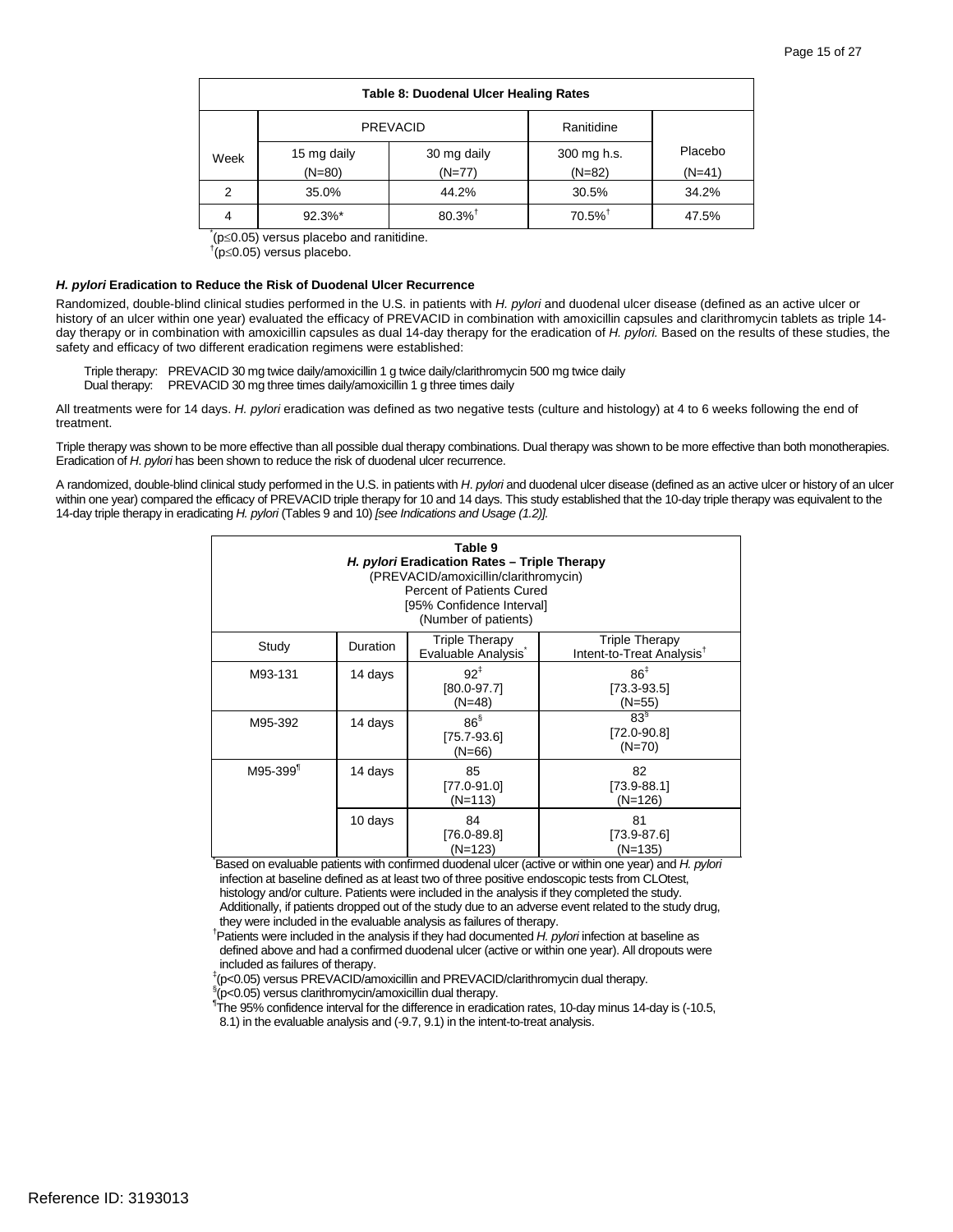| Table 10                                                                                            |                                  |                                       |  |
|-----------------------------------------------------------------------------------------------------|----------------------------------|---------------------------------------|--|
| H. pylori Eradication Rates - 14-Day Dual Therapy                                                   |                                  |                                       |  |
|                                                                                                     | (PREVACID/amoxicillin)           |                                       |  |
|                                                                                                     | <b>Percent of Patients Cured</b> |                                       |  |
|                                                                                                     | [95% Confidence Interval]        |                                       |  |
|                                                                                                     | (Number of patients)             |                                       |  |
|                                                                                                     |                                  |                                       |  |
| Study                                                                                               | Dual Therapy                     | Dual Therapy                          |  |
|                                                                                                     | Evaluable Analysis               | Intent-to-Treat Analysis <sup>t</sup> |  |
| M93-131                                                                                             | $77^{\ddagger}$                  | $70^{\ddagger}$                       |  |
|                                                                                                     | $[62.5 - 87.2]$                  | $[56.8 - 81.2]$                       |  |
|                                                                                                     | $(N=51)$                         | $(N=60)$                              |  |
| M93-125                                                                                             | $66^{\circ}$                     | 61 <sup>8</sup>                       |  |
|                                                                                                     | $[51.9-77.5]$                    | $[48.5 - 72.9]$                       |  |
| $(N=58)$<br>(N=67)                                                                                  |                                  |                                       |  |
| Based on evaluable patients with confirmed duodenal ulcer (active or within one year) and H. pylori |                                  |                                       |  |

 histology and/or culture. Patients were included in the analysis if they completed the study. infection at baseline defined as at least two of three positive endoscopic tests from CLOtest,

Additionally, if patients dropped out of the study due to an adverse event related to the study drug, they were included in the analysis as failures of therapy.

† Patients were included in the analysis if they had documented *H. pylori* infection at baseline as defined above and had a confirmed duodenal ulcer (active or within one year). All dropouts were

included as failures of therapy.

<sup>‡</sup> (p<0.05) versus PREVACID alone.<br><sup>§</sup> (p <0.05) versus PREVACID alone.

 $\sin(\theta)$  versus PREVACID alone or amoxicillin alone.

#### **Long-Term Maintenance Treatment of Duodenal Ulcers**

 PREVACID has been shown to prevent the recurrence of duodenal ulcers. Two independent, double-blind, multicenter, controlled trials were conducted in patients with endoscopically confirmed healed duodenal ulcers. Patients remained healed significantly longer and the number of recurrences of duodenal ulcers was significantly less in patients treated with PREVACID than in patients treated with placebo over a 12-month period (Table 11) *[see Indications and Usage (1.3)].* 

| <b>Table 11: Endoscopic Remission Rates</b> |                      |             |           |                                 |            |
|---------------------------------------------|----------------------|-------------|-----------|---------------------------------|------------|
|                                             |                      |             |           | Percent in Endoscopic Remission |            |
| Trial                                       | Drug                 | No. of Pts. | $0-3$ mo. | $0-6$ mo.                       | $0-12$ mo. |
|                                             | PREVACID 15 mg daily | 86          | $90\%$    | 87%                             | 84%        |
| #1                                          | Placebo              | 83          | 49%       | 41%                             | 39%        |
|                                             | PREVACID 30 mg daily | 18          | 94%       | 94%                             | $85\%$     |
| #2                                          | PREVACID 15 mg daily | 15          | 87%*      | 79%*                            | 70%*       |
|                                             | Placebo              | 15          | 33%       | 0%                              | 0%         |

 %=Life Table Estimate

**\*** (p≤0.001) versus placebo.

In trial #2, no significant difference was noted between PREVACID 15 mg and 30 mg in maintaining remission.

#### **Gastric Ulcer**

 In a U.S. multicenter, double-blind, placebo-controlled study of 253 patients with endoscopically documented gastric ulcer, the percentage of patients healed at four and eight weeks was significantly higher with PREVACID 15 mg and 30 mg once a day than with placebo (Table 12) *[see Indications and Usage (1.4)].* 

| <b>Table 12: Gastric Ulcer Healing Rates</b> |                         |                         |                         |                     |
|----------------------------------------------|-------------------------|-------------------------|-------------------------|---------------------|
|                                              |                         | <b>PREVACID</b>         |                         |                     |
| Week                                         | 15 mg daily<br>$(N=65)$ | 30 mg daily<br>$(N=63)$ | 60 mg daily<br>$(N=61)$ | Placebo<br>$(N=64)$ |
| 4                                            | 64.6%                   | 58.1%                   | 53.3%                   | 37.5%               |
| 8                                            | 92.2%                   | 96.8%                   | 93.2%                   | 76.7%               |

#### \* (p≤0.05) versus placebo.

Patients treated with any PREVACID dose reported significantly less day and night abdominal pain along with fewer days of antacid use and fewer antacid tablets used per day than the placebo group.

Independent substantiation of the effectiveness of PREVACID 30 mg was provided by a meta-analysis of published and unpublished data.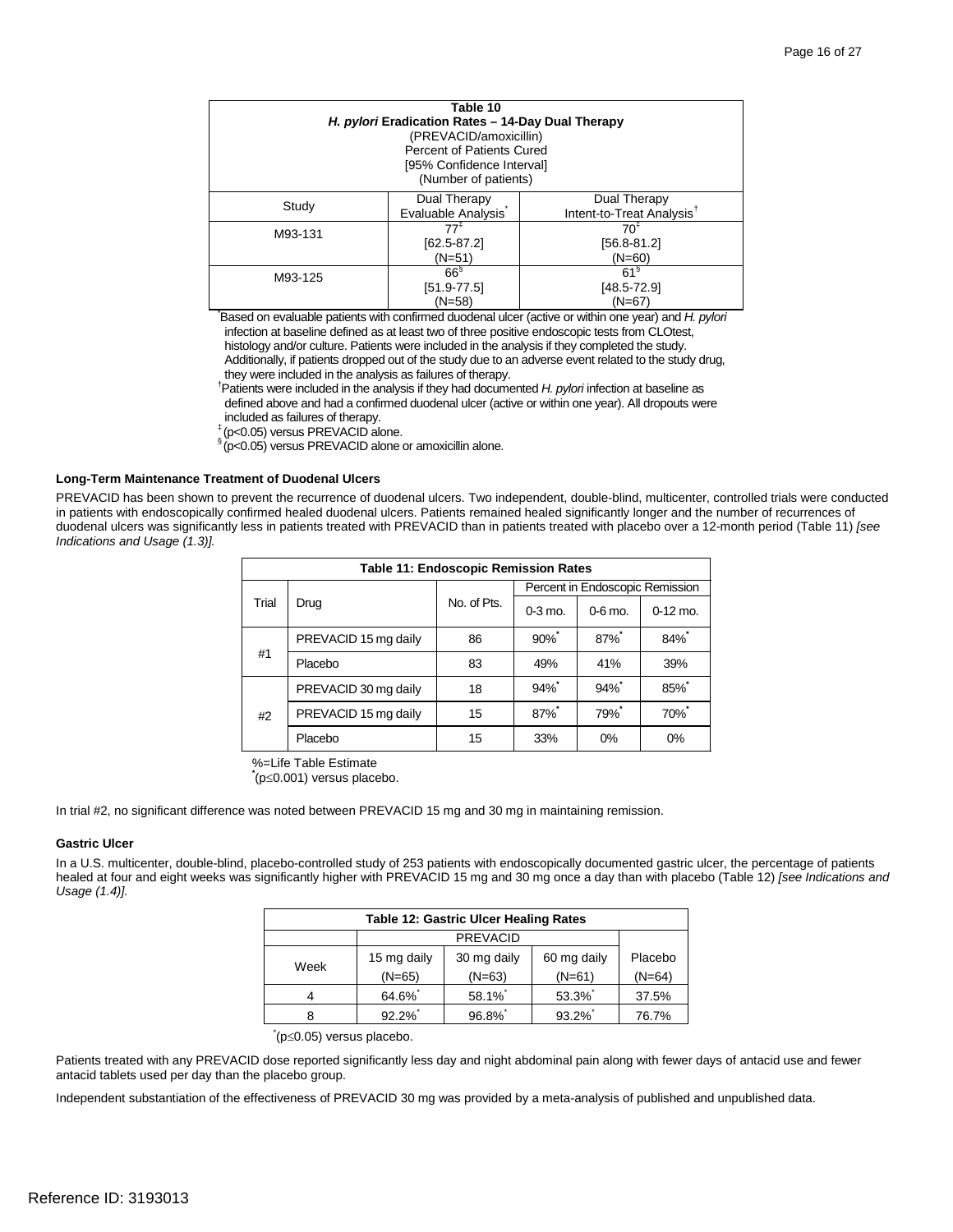#### **Healing of NSAID-Associated Gastric Ulcer**

 age 59 years), with 67% female patients and 33% male patients. Race was distributed as follows: 87% Caucasian, 8% Black, 5% Other. There was no statistically significant difference between PREVACID 30 mg daily and the active control on symptom relief (i.e., abdominal pain) (Table 13) *[see*  In two U.S. and Canadian multicenter, double-blind, active-controlled studies in patients with endoscopically confirmed NSAID-associated gastric ulcer who continued their NSAID use, the percentage of patients healed after 8 weeks was statistically significantly higher with 30 mg of PREVACID than with the active control. A total of 711 patients were enrolled in the study, and 701 patients were treated. Patients ranged in age from 18 to 88 years (median *Indications and Usage (1.5)].* 

| <b>Table 13: NSAID-Associated Gastric Ulcer</b><br><b>Healing Rates</b> |                                       |                             |  |  |
|-------------------------------------------------------------------------|---------------------------------------|-----------------------------|--|--|
|                                                                         | Study #1                              |                             |  |  |
|                                                                         | <b>PREVACID</b><br>30 mg daily        | Active Control <sup>®</sup> |  |  |
| Week 4                                                                  | 60% (53/88) <sup><math>‡</math></sup> | 28% (23/83)                 |  |  |
| Week 8                                                                  | 79% (62/79) <sup>‡</sup>              | 55% (41/74)                 |  |  |
|                                                                         | Study #2                              |                             |  |  |
|                                                                         | <b>PREVACID</b><br>30 mg daily        | Active Control <sup>†</sup> |  |  |
| Week 4                                                                  | 53% (40/75)                           | 38% (31/82)                 |  |  |
| Week 8                                                                  | 77% (47/61) <sup>‡</sup>              | 50% (33/66)                 |  |  |

\* Actual observed ulcer(s) healed at time points ±2 days † Dose for healing of gastric ulcer

 $*$  (p $\leq$ 0.05) versus the active control

#### **Risk Reduction of NSAID-Associated Gastric Ulcer**

 risk reduction of the NSAID-associated gastric ulcer than the 15 mg dose (Table 14) *[see Indications and Usage (1.6)].*  In one large U.S., multicenter, double-blind, placebo- and misoprostol-controlled (misoprostol blinded only to the endoscopist) study in patients who required chronic use of an NSAID and who had a history of an endoscopically documented gastric ulcer, the proportion of patients remaining free from gastric ulcer at 4, 8, and 12 weeks was significantly higher with 15 or 30 mg of PREVACID than placebo. A total of 537 patients were enrolled in the study, and 535 patients were treated. Patients ranged in age from 23 to 89 years (median age 60 years), with 65% female patients and 35% male patients. Race was distributed as follows: 90% Caucasian, 6% Black, 4% other. The 30 mg dose of PREVACID demonstrated no additional benefit in

| Table 14: Proportion of Patients Remaining Free of Gastric Ulcers |                                |                                |                                            |           |
|-------------------------------------------------------------------|--------------------------------|--------------------------------|--------------------------------------------|-----------|
|                                                                   | <b>PREVACID</b><br>15 mg daily | <b>PREVACID</b><br>30 mg daily | Misoprostol<br>200 mcg four<br>times daily | Placebo   |
| Week                                                              | $(N=121)$                      | $(N=116)$                      | $(N=106)$                                  | $(N=112)$ |
|                                                                   | 90%                            | 92%                            | 96%                                        | 66%       |
| 8                                                                 | 86%                            | 88%                            | 95%                                        | 60%       |
| 12                                                                | 80%                            | 82%                            | 93%                                        | 51%       |

\* % = Life Table Estimate

 daily versus placebo; and misoprostol 200 mcg four times daily versus (p<0.001) PREVACID 15 mg daily versus placebo; PREVACID 30 mg placebo.

 (p<0.05) Misoprostol 200 mcg four times daily versus PREVACID 15 mg daily; and misoprostol 200 mcg four times daily versus PREVACID 30 mg daily.

#### **Gastroesophageal Reflux Disease (GERD)**

*Symptomatic GERD:* In a U.S. multicenter, double-blind, placebo-controlled study of 214 patients with frequent GERD symptoms, but no esophageal erosions by endoscopy, significantly greater relief of heartburn associated with GERD was observed with the administration of lansoprazole 15 mg once daily up to 8 weeks than with placebo. No significant additional benefit from lansoprazole 30 mg once daily was observed.

 The intent-to-treat analyses demonstrated significant reduction in frequency and severity of day and night heartburn. Data for frequency and severity for the 8-week treatment period are presented in Table 15 and in Figures 1 and 2: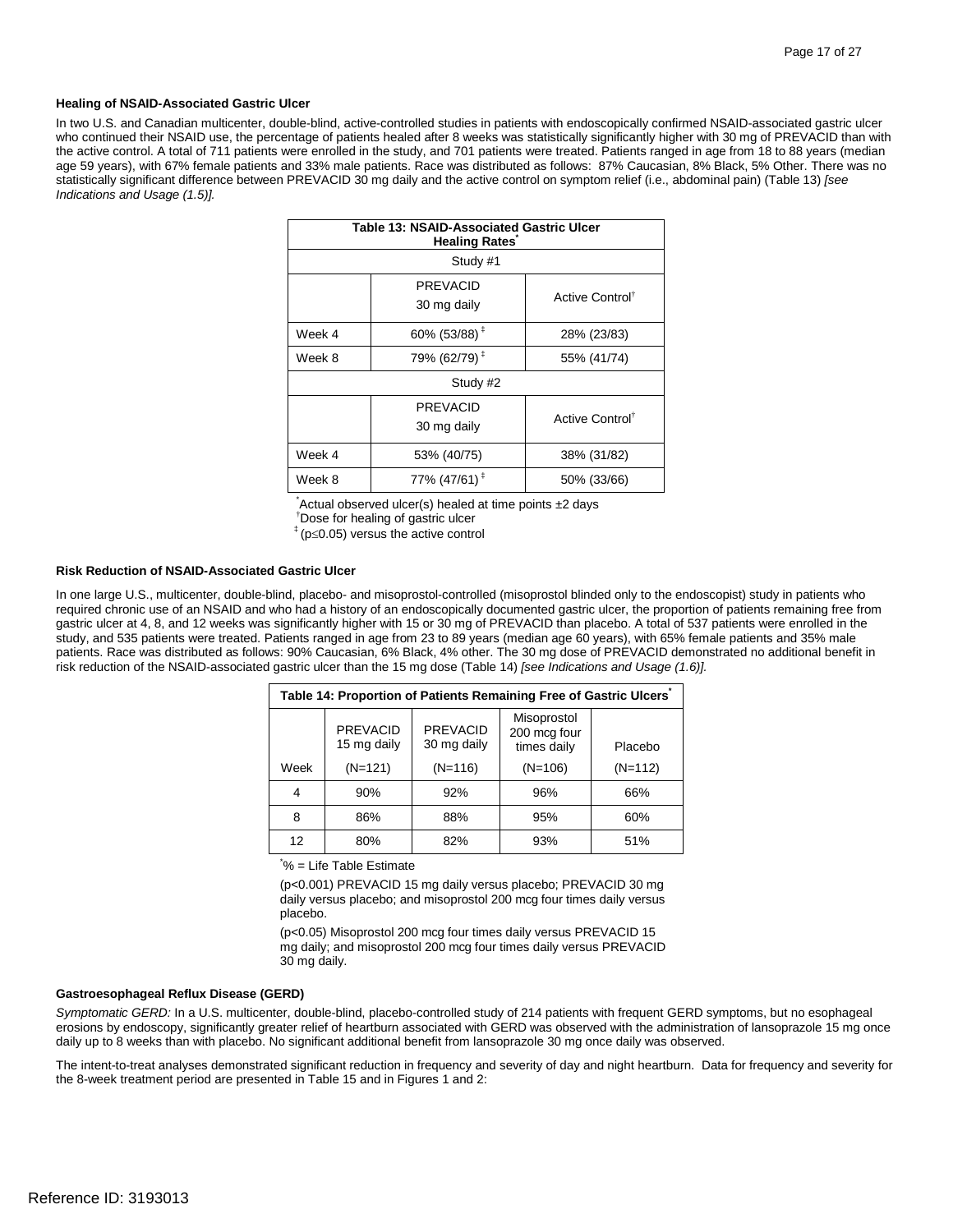| Table 15: Frequency of Heartburn |                     |                                                 |                                                 |
|----------------------------------|---------------------|-------------------------------------------------|-------------------------------------------------|
| Variable                         | Placebo<br>$(n=43)$ | <b>PREVACID</b><br>15 <sub>mg</sub><br>$(n=80)$ | <b>PREVACID</b><br>30 <sub>mg</sub><br>$(n=86)$ |
|                                  |                     | Median                                          |                                                 |
| % of Days without Heartburn      |                     |                                                 |                                                 |
| Week 1                           | $0\%$               | 71%*                                            | $46\%$                                          |
| Week 4                           | 11%                 | $81\%$                                          | <b>76%</b> *                                    |
| Week 8                           | 13%                 | $84\%$                                          | $82\%$                                          |
| % of Nights without Heartburn    |                     |                                                 |                                                 |
| Week 1                           | 17%                 | 86%                                             | 57%*                                            |
| Week 4                           | 25%                 | 89%                                             | 73%                                             |
| Week 8                           | 36%                 | $92\%$                                          | $80\%$                                          |

\*(p<0.01) versus placebo.

#### Figure 1

#### Mean Severity of Day Heartburn By Study Day For Evaluable Patients (3=Severe, 2=Moderate, 1=Mild, 0=None)



Figure 2

Mean Severity of Night Heartburn By Study Day For Evaluable Patients<br>(3=Severe, 2=Moderate, 1=Mild, 0=None)



 In two U.S., multicenter double-blind, ranitidine-controlled studies of 925 total patients with frequent GERD symptoms, but no esophageal erosions by endoscopy, lansoprazole 15 mg was superior to ranitidine 150 mg (twice daily) in decreasing the frequency and severity of day and night heartburn associated with GERD for the 8-week treatment period. No significant additional benefit from lansoprazole 30 mg once daily was observed *[see Indications and Usage (1.7)].*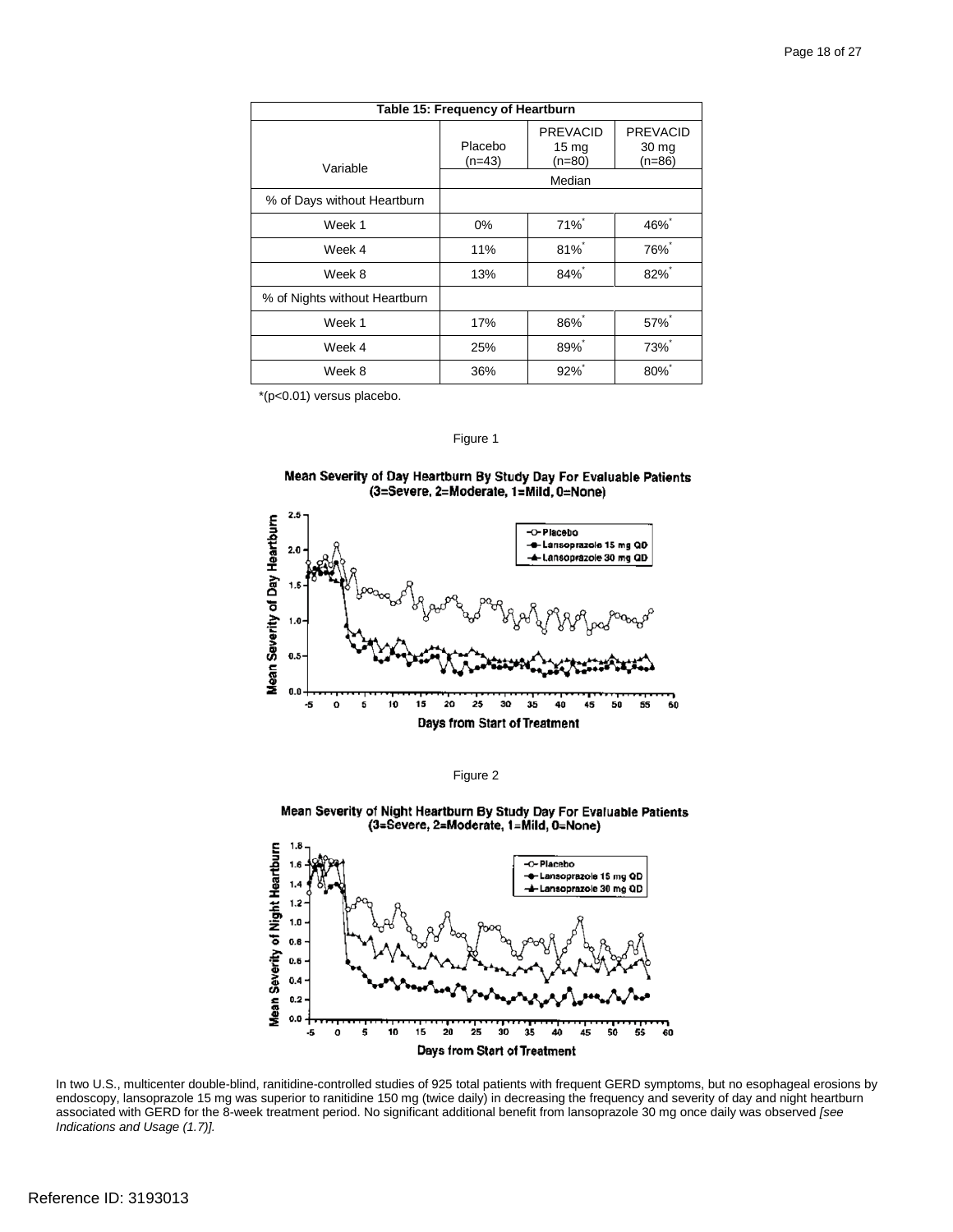#### **Erosive Esophagitis**

In a U.S. multicenter, double-blind, placebo-controlled study of 269 patients entering with an endoscopic diagnosis of esophagitis with mucosal grading of 2 or more and grades 3 and 4 signifying erosive disease, the percentages of patients with healing are presented in Table 16:

| Table 16: Erosive Esophagitis Healing Rates |                 |                            |                        |          |
|---------------------------------------------|-----------------|----------------------------|------------------------|----------|
|                                             | <b>PREVACID</b> |                            |                        |          |
|                                             | 15 mg daily     | 30 mg daily<br>60 mg daily |                        | Placebo  |
| Week                                        | $(N=69)$        | $(N=65)$                   | $(N=72)$               | $(N=63)$ |
| 4                                           | 67.6%           | $81.3\%$ <sup>*†</sup>     | $80.6\%$ <sup>*†</sup> | 32.8%    |
| 6                                           | 87.7%           | 95.4%                      | 94.3%                  | 52.5%    |
| 8                                           | $90.9\%$        | $95.4\%$                   | 94.4%                  | 52.5%    |

\*(p<sup>≤</sup>0.001) versus placebo. †

 $\phi$ <sup>+</sup>(p≤0.05) versus PREVACID 15 mg.

 In this study, all PREVACID groups reported significantly greater relief of heartburn and less day and night abdominal pain along with fewer days of antacid use and fewer antacid tablets taken per day than the placebo group. Although all doses were effective, the earlier healing in the higher two doses suggests 30 mg daily as the recommended dose.

 PREVACID at a dose of 30 mg was significantly more effective than ranitidine 150 mg twice daily as shown below (Table 17). PREVACID was also compared in a U.S. multicenter, double-blind study to a low dose of ranitidine in 242 patients with erosive reflux esophagitis.

|      | <b>Table 17: Erosive Esophagitis Healing Rates</b> |                                               |  |
|------|----------------------------------------------------|-----------------------------------------------|--|
| Week | <b>PREVACID</b><br>30 mg daily<br>$(N=115)$        | Ranitidine<br>150 mg twice daily<br>$(N=127)$ |  |
| 2    | 66.7%                                              | 38.7%                                         |  |
| 4    | 82.5%                                              | 52.0%                                         |  |
| 6    | 93.0%                                              | 67.8%                                         |  |
| 8    | 92.1%                                              | 69.9%                                         |  |

\* (p≤0.001) versus ranitidine.

 In addition, patients treated with PREVACID reported less day and nighttime heartburn and took less antacid tablets for fewer days than patients taking ranitidine 150 mg twice daily.

 Although this study demonstrates effectiveness of PREVACID in healing erosive esophagitis, it does not represent an adequate comparison with ranitidine because the recommended ranitidine dose for esophagitis is 150 mg four times daily, twice the dose used in this study.

In the two trials described and in several smaller studies involving patients with moderate to severe erosive esophagitis, PREVACID produced healing rates similar to those shown above.

erosive reflux esophagitis that was poorly responsive to a minimum of 12 weeks of treatment with at least one H<sub>2</sub>-receptor antagonist given at the dose indicated for symptom relief or greater, namely, cimetidine 800 mg/day, ranitidine 300 mg/day, famotidine 40 mg/day or nizatidine 300 mg/day. demonstrated unresponsiveness to the histamine H<sub>2</sub>-receptor antagonist mode of treatment. It does indicate, however, that PREVACID may be useful in In a U.S. multicenter, double-blind, active-controlled study, 30 mg of PREVACID was compared with ranitidine 150 mg twice daily in 151 patients with PREVACID 30 mg was more effective than ranitidine 150 mg twice daily in healing reflux esophagitis, and the percentage of patients with healing were as follows. This study does not constitute a comparison of the effectiveness of histamine H<sub>2</sub>-receptor antagonists with PREVACID, as all patients had patients failing on a histamine H<sub>2</sub>-receptor antagonist (Table 18) *[see Indications and Usage (1.7)]*.

| Table 18: Reflux Esophagitis Healing Rates in Patients Poorly<br>Responsive to Histamine H <sub>2</sub> -Receptor Antagonist Therapy |                    |                    |
|--------------------------------------------------------------------------------------------------------------------------------------|--------------------|--------------------|
|                                                                                                                                      | <b>PREVACID</b>    | Ranitidine         |
| Week                                                                                                                                 | 30 mg daily        | 150 mg twice daily |
|                                                                                                                                      | $(N=100)$          | $(N=51)$           |
|                                                                                                                                      | 74.7% <sup>*</sup> | 42.6%              |
| 8                                                                                                                                    | $83.7\%$           | 32.0%              |

\* (p≤0.001) versus ranitidine.

#### **Long-Term Maintenance Treatment of Erosive Esophagitis**

 remained in remission significantly longer and the number of recurrences of erosive esophagitis was significantly less in patients treated with PREVACID than in patients treated with placebo over a 12-month period (Table 19). Two independent, double-blind, multicenter, controlled trials were conducted in patients with endoscopically confirmed healed esophagitis. Patients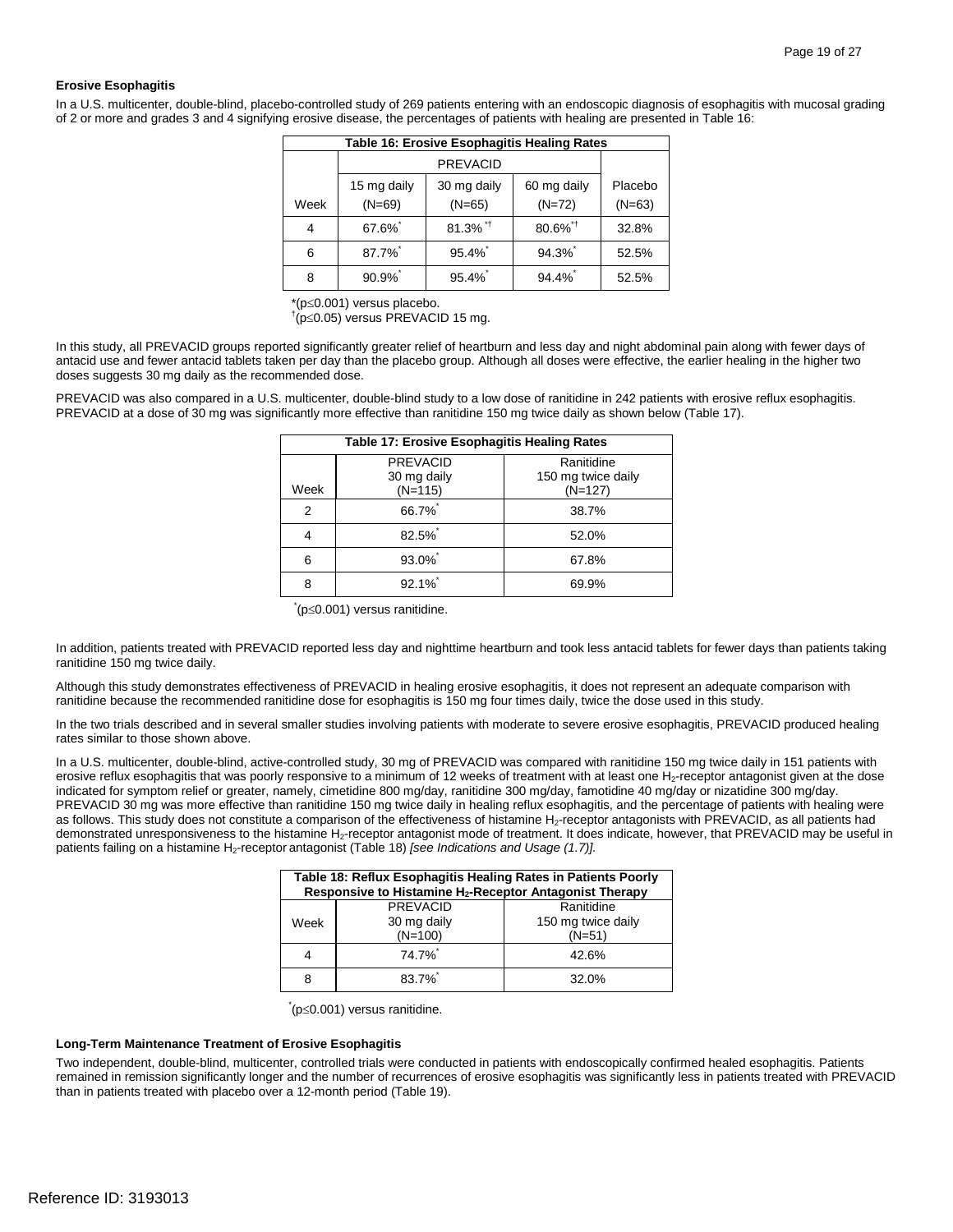| <b>Table 19: Endoscopic Remission Rates</b> |                      |             |                    |                                 |            |
|---------------------------------------------|----------------------|-------------|--------------------|---------------------------------|------------|
|                                             |                      |             |                    | Percent in Endoscopic Remission |            |
| Trial                                       | Drug                 | No. of Pts. | $0-3$ mo.          | $0-6$ mo.                       | $0-12$ mo. |
| #1                                          | PREVACID 15 mg daily | 59          | $83\%$             | $81\%$ <sup>*</sup>             | 79%*       |
|                                             | PREVACID 30 mg daily | 56          | $93%$ <sup>*</sup> | $93%$ <sup>*</sup>              | $90\%$     |
|                                             | Placebo              | 55          | 31%                | 27%                             | 24%        |
| #2                                          | PREVACID 15 mg daily | 50          | 74%                | 72%                             | 67%        |
|                                             | PREVACID 30 mg daily | 49          | 75%                | $72\%$                          | 55%        |
|                                             | Placebo              | 47          | 16%                | 13%                             | 13%        |

%=Life Table Estimate \*

(p≤0.001) versus placebo.

Regardless of initial grade of erosive esophagitis, PREVACID 15 mg and 30 mg were similar in maintaining remission.

 In a U.S., randomized, double-blind, study, PREVACID 15 mg daily (n = 100) was compared with ranitidine 150 mg twice daily (n = 106), at the in patients remaining healed (Grade 0 lesions) of erosive esophagitis for significantly longer periods of time than those treated with ranitidine (p<0.001). treated with PREVACID remained asymptomatic for a significantly longer period of time than patients treated with ranitidine *[see Indications and Usage*  recommended dosage, in patients with endoscopically-proven healed erosive esophagitis over a 12-month period. Treatment with PREVACID resulted In addition, PREVACID was significantly more effective than ranitidine in providing complete relief of both daytime and nighttime heartburn. Patients *(1.8)].* 

#### **Pathological Hypersecretory Conditions Including Zollinger-Ellison Syndrome**

 In open studies of 57 patients with pathological hypersecretory conditions, such as Zollinger-Ellison syndrome (ZES) with or without multiple endocrine from 15 mg every other day to 180 mg per day maintained basal acid secretion below 10 mEq/hr in patients without prior gastric surgery and below 5 mEq/hr in patients with prior gastric surgery. adenomas, PREVACID significantly inhibited gastric acid secretion and controlled associated symptoms of diarrhea, anorexia and pain. Doses ranging

(2.1)]. PREVACID was well tolerated at these high dose levels for prolonged periods (greater than four years in some patients). In most ZES patients, serum gastrin levels were not modified by PREVACID. However, in some patients, serum gastrin increased to levels greater than those present prior to Initial doses were titrated to the individual patient need, and adjustments were necessary with time in some patients *[see Dosage and Administration*  initiation of lansoprazole therapy *[see Indications and Usage (1.9)].* 

#### **15 REFERENCES**

 1. National Committee for Clinical Laboratory Standards. Summary Minutes, Subcommittee on Antimicrobial Susceptibility Testing, Tampa, FL, January 11-13, 1998.

#### **16 HOW SUPPLIED/STORAGE AND HANDLING**

 PREVACID Delayed-Release Capsules, 15 mg, are opaque, hard gelatin, colored pink and green with "TAP" and "PREVACID 15" imprinted on the capsules. The 30 mg capsules are opaque, hard gelatin, colored pink and black with "TAP" and "PREVACID 30" imprinted on the capsules. They are available as follows:

| NDC 64764-541-30 | Unit of use bottles of 30: 15-mg capsules |
|------------------|-------------------------------------------|
| NDC 64764-541-19 | Bottles of 1000: 15-mg capsules           |
| NDC 64764-541-11 | Unit dose package of 100: 15-mg capsules  |
| NDC 64764-046-13 | Bottles of 100: 30-mg capsules            |
| NDC 64764-046-19 | Bottles of 1000: 30-mg capsules           |
| NDC 64764-046-11 | Unit dose package of 100: 30-mg capsules  |

 "30" debossed on one side of the tablet. The tablets are available as follows: PREVACID SoluTab Delayed-Release Orally Disintegrating Tablets, 15 mg, are white to yellowish white uncoated tablets with orange to dark brown speckles, with "15" debossed on one side of the tablet. The 30 mg are white to yellowish white uncoated tablets with orange to dark brown speckles, with

**NDC** 64764-543-11 Unit dose packages of 100: 15-mg tablets

**NDC** 64764-544-11 Unit dose packages of 100: 30-mg tablets

Store at 25°C (77°F); excursions permitted to 15-30°C (59-86°F)[see USP Controlled Room Temperature].

#### **17 PATIENT COUNSELING INFORMATION**

[See FDA-Approved Medication Guide and Patient Instructions for Use]

Patient should be informed of the following: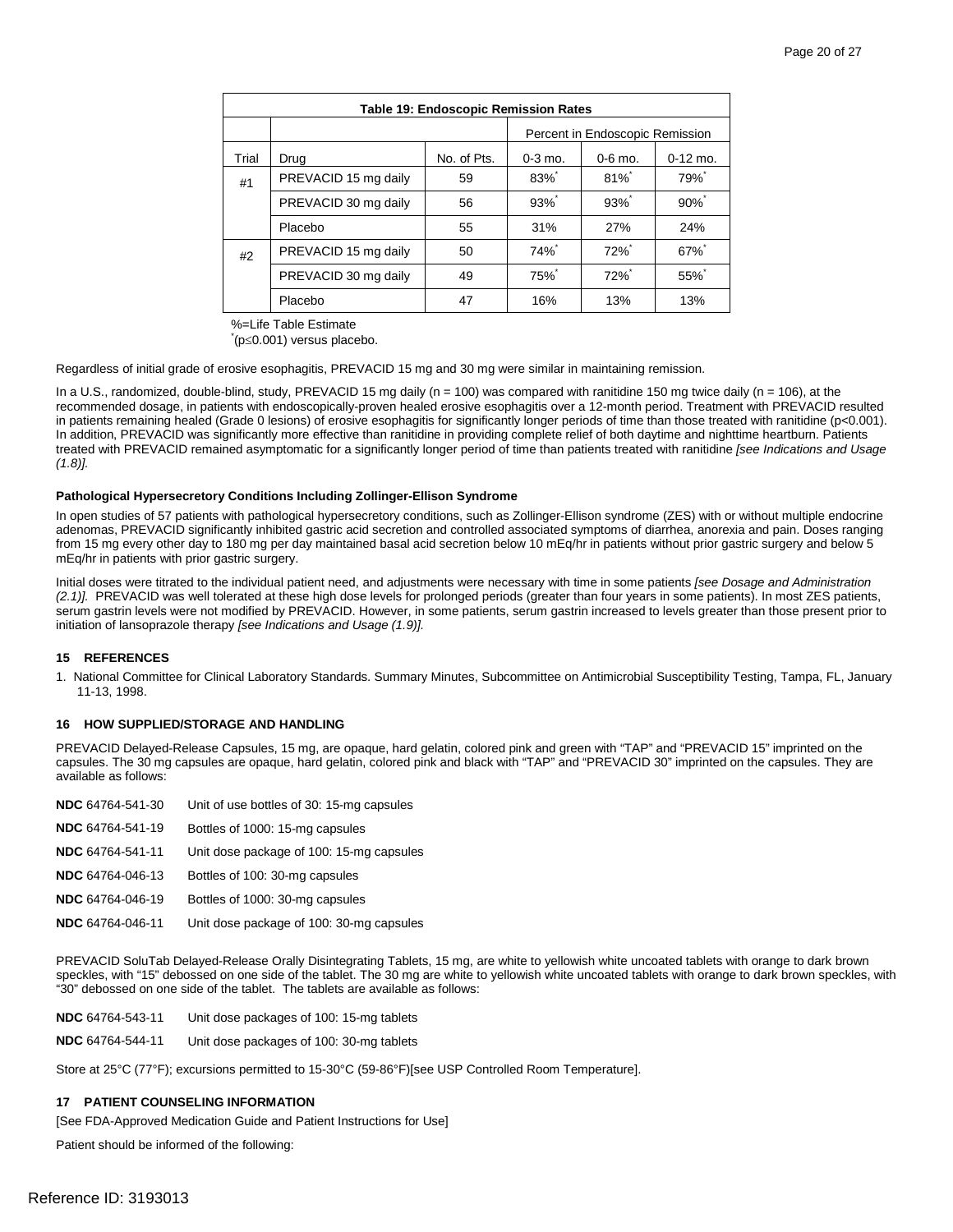- • Advise patients to immediately report and seek care for diarrhea that does not improve. This may be a sign of *Clostridium difficile* associated diarrhea *[see Warnings and Precautions (5.2)].*
- $\bullet$ Advise patients to immediately report and seek care for any cardiovascular or neurological symptoms including palpitations, dizziness, seizures, and tetany as these may be signs of hypomagnesemia *[see Warnings and Precautions (5.4)].*

#### **Information for Patients**

 PREVACID is available as a capsule and an orally disintegrating tablet, and is available in 15 mg and 30 mg strengths. Directions for use specific to the route and available methods of administration for each of these dosage forms is presented below *[see Dosage and Administration (2.3)].* 

- PREVACID should be taken before eating.
- • PREVACID products SHOULD NOT BE CRUSHED OR CHEWED.
- • **Phenylketonurics: Contains Phenylalanine 2.5 mg per 15 mg Tablet and 5.1 mg per 30 mg Tablet.**

#### *Administration Options*

- *1 PREVACID Delayed-Release Capsules Oral Administration* 
	- PREVACID Delayed-Release Capsules should be swallowed whole.
	- Alternatively, for patients who have difficulty swallowing capsules, PREVACID Delayed-Release Capsules can be opened and administered as follows:
		- o Open capsule.<br>
		o Sprinkle intact
		- o Sprinkle intact granules on one tablespoon of either applesauce, ENSURE pudding, cottage cheese, yogurt or strained pears. o Swallow immediately.
	- • PREVACID Delayed-Release Capsules may also be emptied into a small volume of either apple juice, orange juice or tomato juice and administered as follows:
		- o Open capsule.
		- o Sprinkle intact granules into a small volume of either apple juice, orange juice or tomato juice (60 mL approximately 2 ounces).<br>O Mix briefly.
		- Mix briefly.
		- o Swallow immediately.<br>
		o To ensure complete d
		- o To ensure complete delivery of the dose, the glass should be rinsed with two or more volumes of juice and the contents swallowed immediately.

#### *PREVACID Delayed-Release Capsules – Nasogastric Tube (≥16 French) Administration*

- For patients who have a nasogastric tube in place, PREVACID Delayed-Release Capsules can be administered as follows:
- o Open capsule.<br>o Mix intact gran
- o Mix intact granules into 40 mL of apple juice. DO NOT USE OTHER LIQUIDS.<br>
o lniect through the nasogastric tube into the stomach.
- o lnject through the nasogastric tube into the stomach.
- $\circ$  Flush with additional apple juice to clear the tube.

#### USE IN OTHER FOODS AND LIQUIDS HAS NOT BEEN STUDIED CLINICALLY AND IS THEREFORE NOT RECOMMENDED.

#### *2 PREVACID SoluTab Delayed-Release Orally Disintegrating Tablets*

- PREVACID SoluTab should not be broken or cut.
- PREVACID SoluTab should not be chewed.
	- o Place the tablet on the tongue and allow it to disintegrate, with or without water, until the particles can be swallowed.
	- o The tablet typically disintegrates in less than 1 minute.
	- o Alternatively, for children or other patients who have difficulty swallowing tablets, PREVACID SoluTab can be delivered in two different ways.

#### *PREVACID SoluTab – Oral Syringe*

For administration via oral syringe, PREVACID SoluTab can be administered as follows:

- Place a 15 mg tablet in oral syringe and draw up 4 mL of water, or place a 30 mg tablet in oral syringe and draw up 10 mL of water.
- **Shake gently to allow for a quick dispersal.**
- After the tablet has dispersed, administer the contents within 15 minutes.
- Refill the syringe with approximately 2 mL (5 mL for the 30 mg tablet) of water, shake gently, and administer any remaining contents.

#### *PREVACID SoluTab – Nasogastric Tube (≥8 French) Administration*

For administration via a nasogastric tube, PREVACID SoluTab can be administered as follows:

- Place a 15 mg tablet in a syringe and draw up 4 mL of water, or place a 30 mg tablet in a syringe and draw up 10 mL of water.
- Shake gently to allow for a quick dispersal.
- After the tablet has dispersed, inject through the nasogastric tube into the stomach within 15 minutes.
- Refill the syringe with approximately 5 mL of water, shake gently, and flush the nasogastric tube.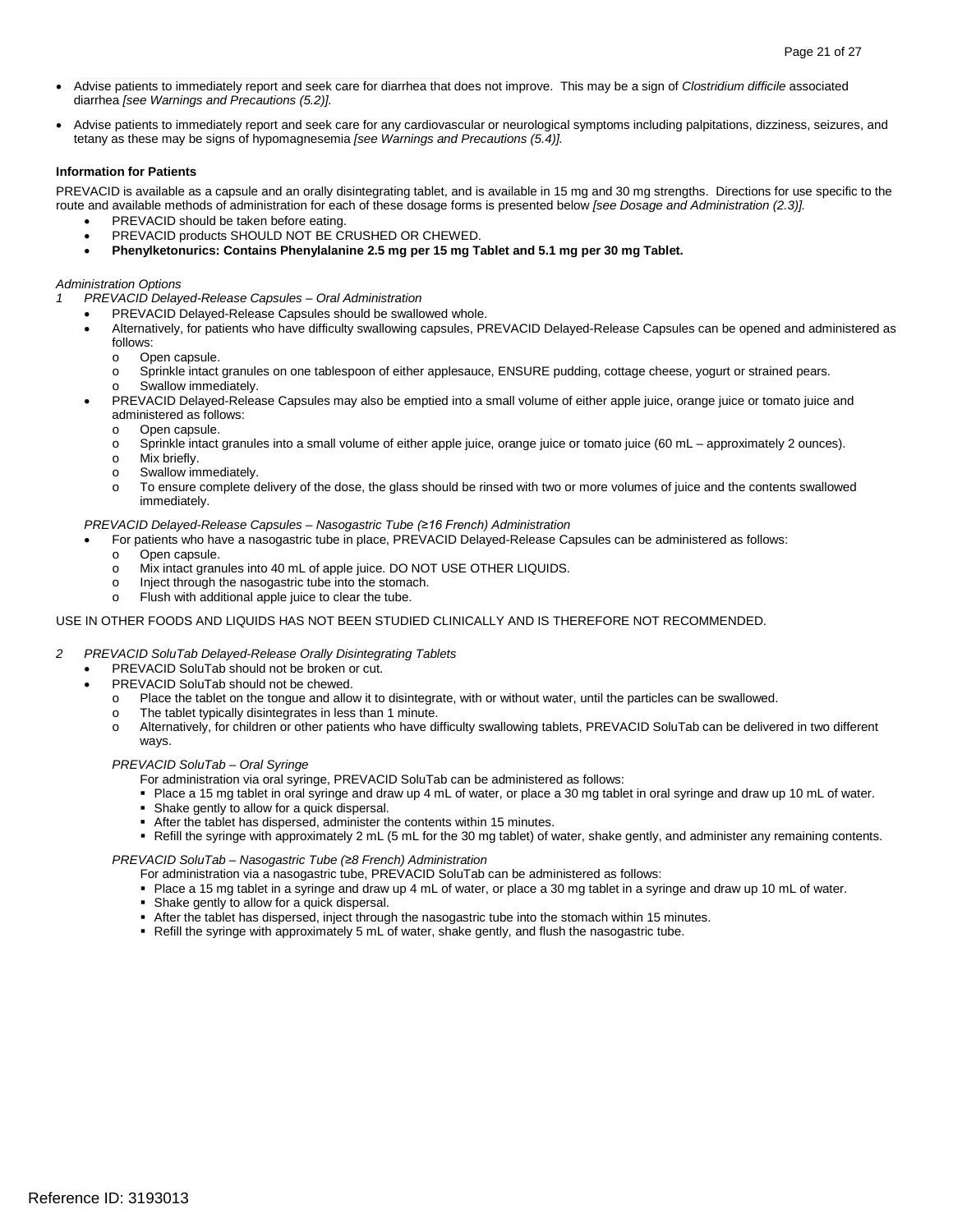## **MEDICATION GUIDE**

## **PREVACID SoluTab (prev-a-sid sol-u-tab) PREVACID (prev-a-sid) (lansoprazole) Delayed-Release Capsules and (lansoprazole) Delayed-Release Orally Disintegrating Tablets**

 new information. This information does not take the place of talking to your doctor about your medical Read this Medication Guide before you start taking PREVACID and each time you get a refill. There may be condition or your treatment.

## **What is the most important information that I should know about PREVACID?**

 PREVACID may help your acid-related symptoms, but you could still have serious stomach problems. Talk with your doctor.

## **PREVACID can cause serious side effects, including:**

 • **Diarrhea.** PREVACID may increase your risk of getting severe diarrhea. This diarrhea may be caused by an infection (*Clostridium difficile*) in your intestines.

Call your doctor right away if you have watery stool, stomach pain, and fever that does not go away.

 of time (a year or longer) may have an increased risk of fractures of the hip, wrist or spine. You should take PREVACID exactly as prescribed, at the lowest dose possible for your treatment and for the shortest • **Bone fractures.** People who take multiple daily doses of proton pump inhibitor medicines for a long period time needed. Talk to your doctor about your risk of bone fracture if you take PREVACID.

PREVACID can have other serious side effects. See **"What are the possible side effects of PREVACID?"** 

## **What is PREVACID?**

 PREVACID is a prescription medicine called a proton pump inhibitor (PPI). PREVACID reduces the amount of acid in your stomach.

PREVACID is used in adults:

- for 4 weeks for the healing and symptom relief of duodenal ulcers. The duodenal area is the area where food passes when it leaves the stomach.
- duodenal ulcers. The infection needs to be treated to prevent ulcers from coming back. • with certain antibiotics to treat an infection called H. pylori. Sometimes H. pylori bacteria can cause
- • for continued healing of duodenal ulcers.
- for up to 8 weeks to heal stomach ulcers.
- for up to 8 weeks to heal stomach ulcers in some people taking pain medicines called non-steroidal antiinflammatory drugs (NSAIDs).
- for reducing the risk of stomach ulcers in some people taking NSAIDs.
- for up to 8 weeks for the relief of heartburn and other symptoms of gastroesophageal reflux disease (GERD).

 GERD happens when acid in your stomach backs up into the tube (esophagus) that connects your mouth to your stomach. This may cause a burning feeling in your chest or throat, sour taste or burping.

- to relieve symptoms. If needed, your doctor may prescribe another 8 weeks of PREVACID. • for 8 weeks to heal the acid-related damage to the lining of the esophagus (called erosive esophagitis) and
- for continued healing of erosive esophagitis.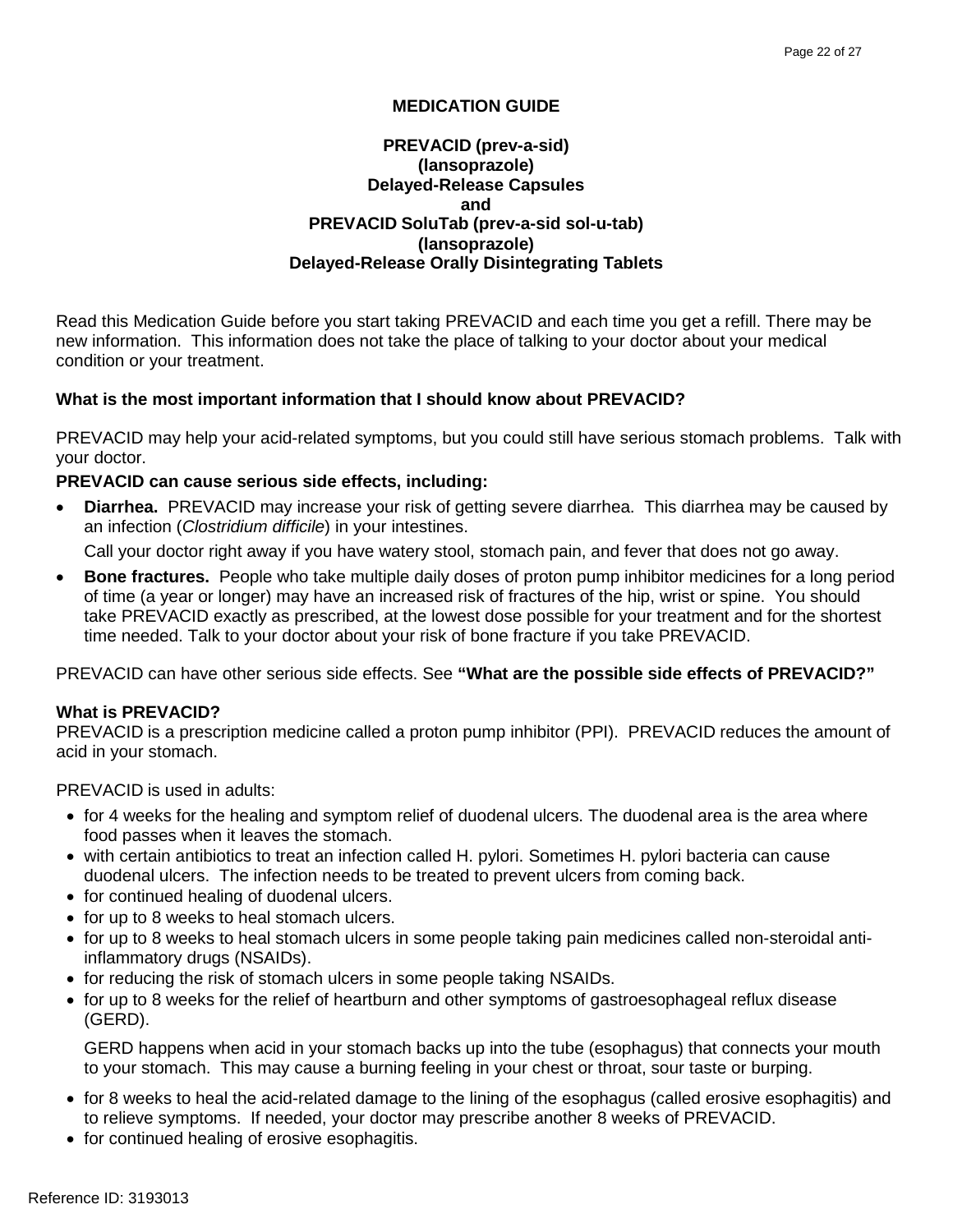• for the long-term treatment of conditions where your stomach makes too much acid. This includes a condition called Zollinger-Ellison syndrome.

PREVACID is used in children and adolescents (ages 1 to 17):

- for up to 12 weeks to treat GERD and erosive esophagitis in children 1 to 11 years old.
- for up to 8 weeks to treat GERD and erosive esophagitis in adolescents 12 to 17 years old.

PREVACID is not effective for symptoms of GERD in children under the age of 1 year.

## **Who should not take PREVACID?**

• Do not take PREVACID if you are allergic to lansoprazole or any of the other ingredients in PREVACID. See the end of this Medication Guide for a complete list of ingredients in PREVACID.

## **What should I tell my doctor before taking PREVACID?**

## **Before you take PREVACID, tell your doctor if you:**

- have been told that you have low magnesium levels in your blood.
- have liver problems
- have phenylketonuria. PREVACID SoluTab contains aspartame.
- have any other medical conditions
- are pregnant or plan to become pregnant. It is not known if PREVACID will harm your unborn baby.
- • are breastfeeding or plan to breastfeed. It is not known if PREVACID passes into your breast milk. You and your doctor should decide if you will take PREVACID or breastfeed. You should not do both. Talk to your doctor about the best way to feed your baby if you take PREVACID.

 vitamins, and herbal supplements. PREVACID may affect how other medicines work, and other medicines **Tell your doctor about all the medicines you take**, including prescription and non-prescription medicines, may affect how PREVACID works.

## **Especially tell your doctor if you take:**

- atazanavir (Reyataz)
- digoxin (Lanoxin)
- a product that contains iron
- ketoconazole (Nizoral)
- warfarin (Coumadin, Jantoven)
- tacrolimus (Prograf)
- theophylline (Theo-24, Elixophyllin, Theochron, Theolair)
- an antibiotic that contains ampicillin or clarithromycin
- methotrexate

Ask your doctor or pharmacist for a list of these medicines if you are not sure.

Know the medicines that you take. Keep a list of them to show your doctor and pharmacist when you get a new medicine.

## **How should I take PREVACID?**

- Take PREVACID exactly as prescribed by your doctor.
- Do not change your dose or stop taking PREVACID without talking to your doctor.
- You should take PREVACID before eating.
- **PREVACID Delayed-Release Capsules:** 
	- o You should swallow PREVACID Delayed-Release Capsules whole.
	- o **Do not crush or chew PREVACID Delayed-Release Capsules**.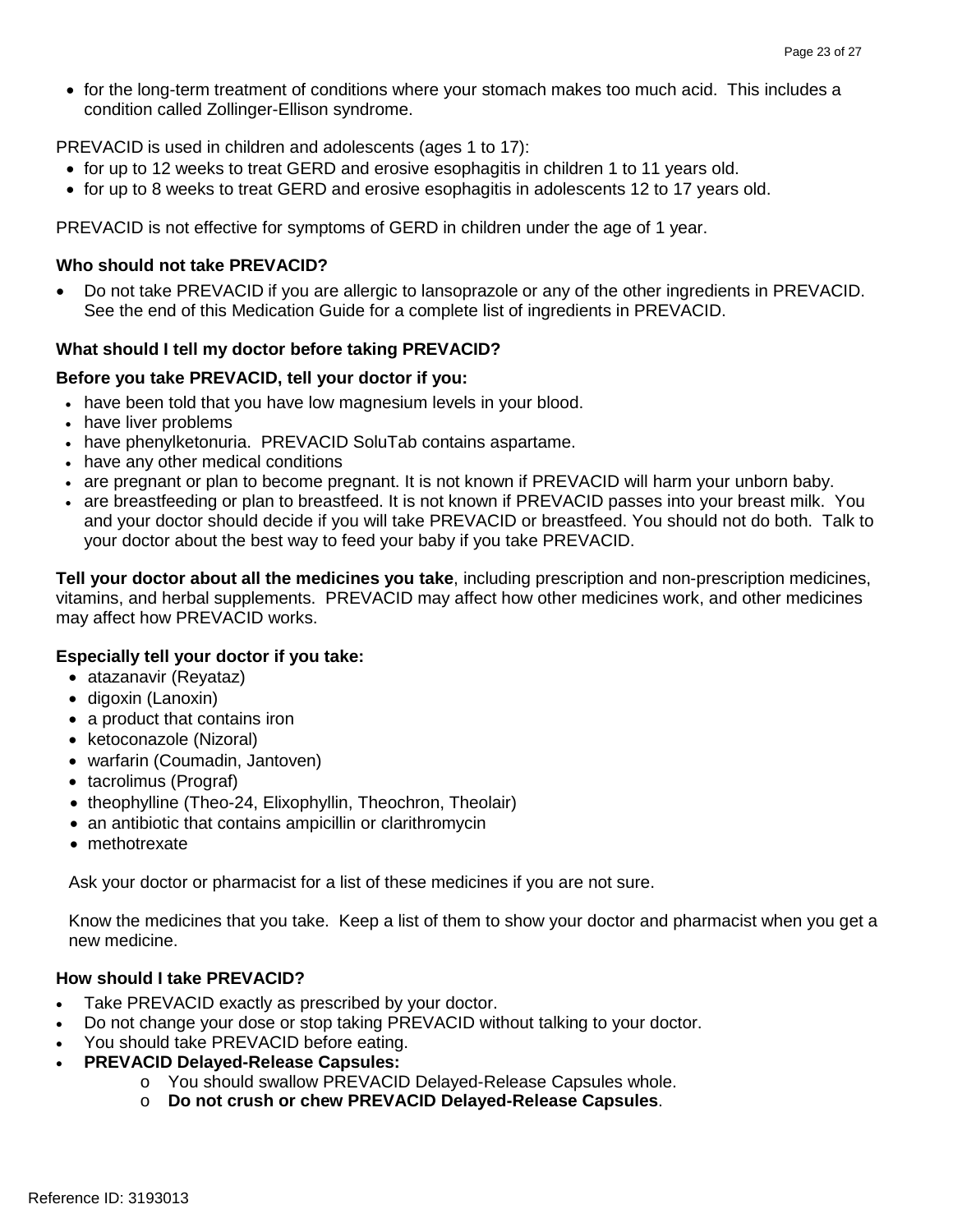- contents with certain foods or juices. See the "Instructions for Use" at the end of this Medication  $\circ$  If you have trouble swallowing a whole capsule, you can open the capsule and take the Guide for instructions on how to take PREVACID capsules with certain foods and juices.
- $\circ$  See the "Instructions for Use" at the end of this Medication Guide for instructions on how to mix and give PREVACID capsules through a nasogastric tube.

## **PREVACID SoluTab:**

- $\circ$  is a tablet that melts in your mouth with or without water.
- o **Do not break, cut or chew the tablets.**
- $\circ$  See the "Instructions for Use" at the end of this Medication Guide for instructions on how to mix and give PREVACID SoluTab tablets through a syringe and nasogastric tube.
- • If you miss a dose, take it as soon as you remember. If it is almost time for your next dose, skip the missed dose. Just take the next dose at your regular time. Do not take 2 doses at the same time.
- If you take too much PREVACID, call your doctor right away.

## **What are the possible side effects of PREVACID?**

## **PREVACID can cause serious side effects, including:**

- **See "What is the most important information that I should know about PREVACID?"**
- • **Low magnesium levels in your body.** This problem can be serious. Low magnesium can happen in some people who take a proton pump inhibitor medicine for at least 3 months. If low magnesium levels happen, it is usually after a year of treatment. You may or may not have symptoms of low magnesium.

Tell your doctor right away if you develop any of these symptoms:

- $\bullet$ seizures
- dizziness
- abnormal or fast heartbeat
- jitteriness
- jerking movements or shaking (tremors)
- muscle weakness
- spasms of the hands and feet
- cramps or muscle aches
- spasm of the voice box

Your doctor may check the level of magnesium in your body before you start taking PREVACID, or during treatment; if you will be taking PREVACID for a long period of time.

The most common side effects of PREVACID in adults and children include:

- • diarrhea
- stomach pain
- nausea
- constipation
- **headache**

Other side effects:

- • **Serious allergic reactions.** Tell your doctor if you get any of the following symptoms with PREVACID.
	- • rash
	- face swelling
	- throat tightness
	- difficulty breathing

Your doctor may stop PREVACID if these symptoms happen.

Tell your doctor if you have any side effect that bothers you or that does not go away.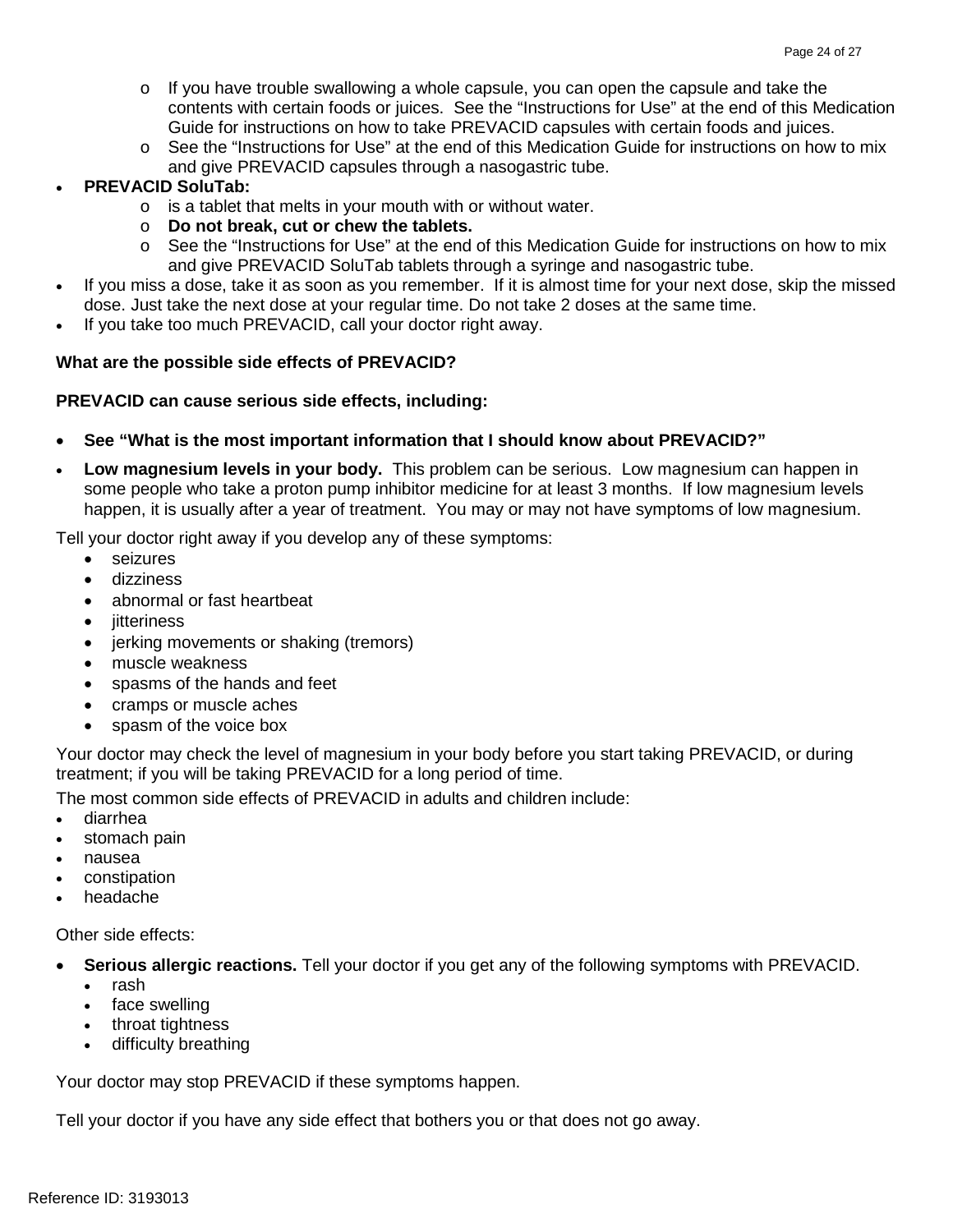Call your doctor for medical advice about side effects. You may report side effects to FDA at 1-800-FDA-1088. These are not all the possible side effects of PREVACID. For more information, ask your doctor or pharmacist.

## **How should I store PREVACID?**

• Store PREVACID at room temperature between 68°F to 77°F (20°C to 25°C).

# Keep PREVACID and all medicines out of the reach of children.<br>General information about PREVACID

 PREVACID for conditions for which it was not prescribed. Do not give PREVACID to other people, even if they have the same symptoms you have. It may harm them. Medicines are sometimes prescribed for conditions other than those listed in a Medication Guide. Do not use

 is written for healthcare professionals. This Medication Guide summarizes the most important information about PREVACID. If you would like more information, talk with your doctor. You can ask your doctor or pharmacist for information about PREVACID that

For more information go to www.PREVACID.com or call 1-877-825-3327.

## **What are the ingredients in PREVACID?**

**Active ingredient:** lansoprazole.

## **Inactive ingredients in PREVACID Delayed-Release Capsules:**

Sugar sphere, sucrose, methacrylic acid copolymer, low substituted hydroxypropyl cellulose, starch, magnesium carbonate, talc, polyethylene glycol, titanium dioxide, polysorbate 80, hydroxypropyl cellulose, colloidal silicon dioxide, D&C Red No. 28, FD&C Blue No. 1, and FD&C Red No. 40.

## **In addition PREVACID 15 mg Capsule only:** FD&C Green No. 3.

## **Inactive ingredients in PREVACID SoluTab Delayed-Release Orally Disintegrating Tablets:**

 hypromellose, magnesium stearate, citric acid, titanium dioxide, talc, artificial strawberry flavor, polyethylene Mannitol, methacrylic acid, hydroxypropyl cellulose, lactose monohydrate-microcrystalline cellulose sphere, triethyl citrate, crospovidone, polyacrylate, magnesium carbonate, aspartame, glyceryl monostearate, glycol, polysorbate 80 and ferric oxide.

## **PREVACID SoluTab contains phenylalanine 2.5 mg per 15 mg Tablet and 5.1 mg per 30 mg Tablet.**

This Medication Guide has been approved by the U.S. Food and Drug Administration.

Revised: September 2012

PRV012 R43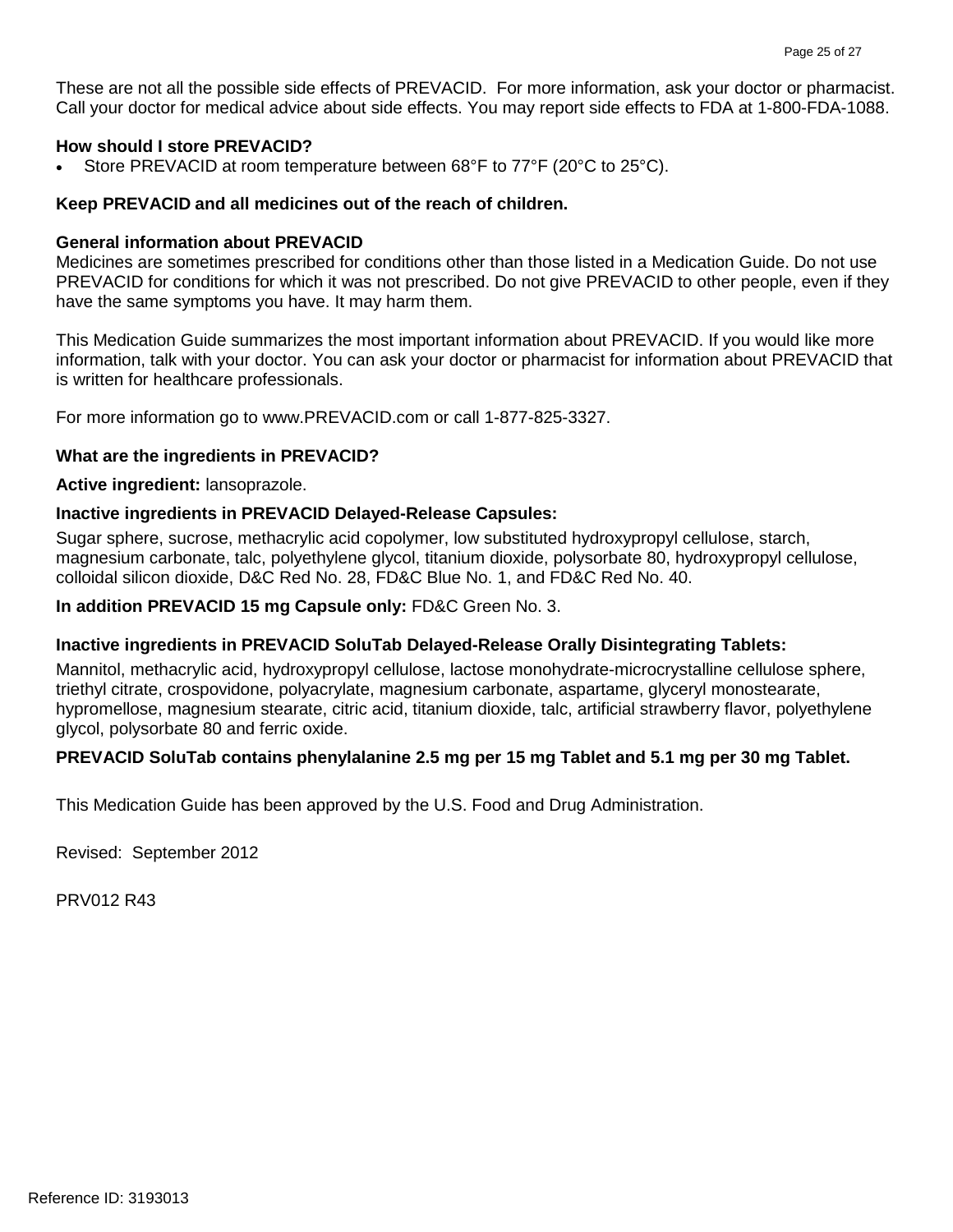## **Instructions for Use**

## **PREVACID SoluTab (prev-a-sid sol-u-tab) PREVACID (prev-a-sid) (lansoprazole) Delayed-Release Capsules and (lansoprazole) Delayed-Release Orally Disintegrating Tablets**

PREVACID Delayed-Release Capsules

- Swallow PREVACID Delayed-Release Capsules whole. Do not crush or chew them.
- You should take PREVACID before eating.

## • **PREVACID Delayed-Release Capsule with certain food:**

## **You can only use applesauce, ENSURE pudding, cottage cheese, yogurt or strained pears.**

- 1 Open the capsule.
- 2 Sprinkle the granules on 1 tablespoon of either applesauce, ENSURE pudding, cottage cheese, yogurt or strained pears.
- 3 Swallow right away.

## **PREVACID Delayed-Release Capsule with certain juices:**

## **You can only use apple juice, orange juice or tomato juice.**

- 1 Open the capsule.
- 2 Sprinkle the granules into 60 mL (about ¼ cup) of either apple juice, orange juice or tomato juice.
- 3 Stir.
- 4 Swallow right away.
- 5 To make sure that the entire dose is taken, rinse the glass with 1/2 cup or more of juice to get out any leftover granules. Swallow the juice right away.

## **PREVACID Delayed-Release Capsules through a nasogastric tube (NG tube) 16 French or larger, as prescribed by your doctor:**

## **You can only use apple juice.**

- 1 Open the capsule and empty the granules into a syringe.
- 2 Do not break or crush the granules.
- 3 Mix with 40 mL of apple juice. **Do not use other liquids**.
- 4 Attach the syringe to the NG tube and give the medicine in the syringe through the NG tube into the stomach.
- 5 After giving the granules, flush the NG tube with more apple juice to clear the tube.

PREVACID should not be used in foods or liquids not listed above.

## **PREVACID SoluTab Delayed-Release Orally Disintegrating Tablets**

- 1 Do not chew, crush, cut or break tablets.
- 2 Put the tablet on the tongue and let it dissolve, with or without water.
- 3 Swallow after the tablet dissolves.
- 4 The tablet usually dissolves in less than 1 minute.

## • **PREVACID SoluTab Delayed-Release Orally Disintegrating Tablets with an oral syringe:**

Put a 15 mg tablet in an oral syringe and add 4 mL of water, or put a 30 mg tablet in an oral syringe and add 10 mL of water.